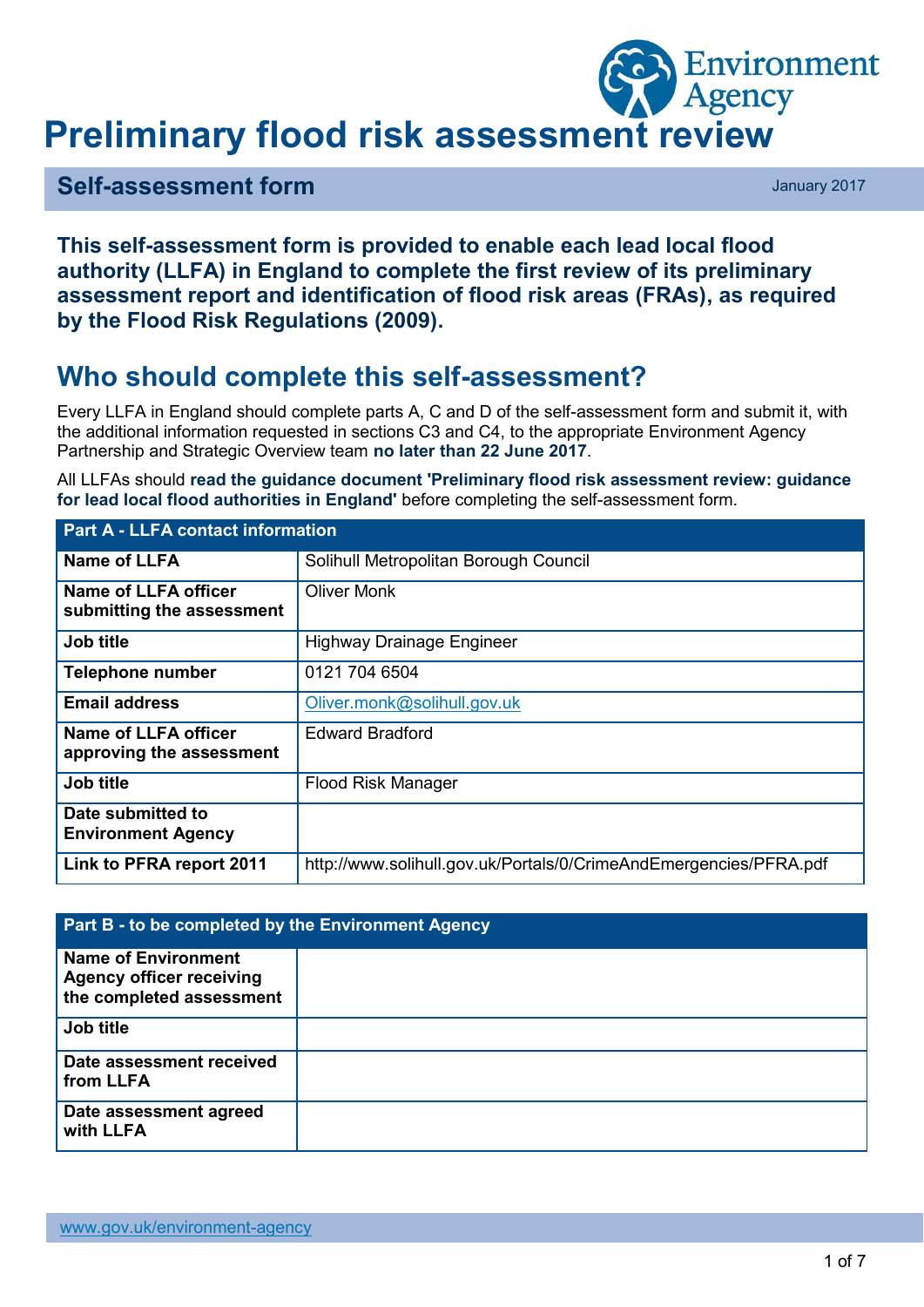| <b>Part C - LLFA self-assessment</b> |  |
|--------------------------------------|--|
|--------------------------------------|--|

| <b>PFRA report</b><br>section        | <b>Activity for PFRA/FRA review</b>                                                                                                                                                                                                                              |     | <b>Yes/No</b> Summary description                                                                                                                                    | <b>Actions planned in response</b>                                                                  |
|--------------------------------------|------------------------------------------------------------------------------------------------------------------------------------------------------------------------------------------------------------------------------------------------------------------|-----|----------------------------------------------------------------------------------------------------------------------------------------------------------------------|-----------------------------------------------------------------------------------------------------|
| 1. Governance<br>and<br>partnership  | 1.1 Since publication of the PFRA<br>in 2011, have there been any<br>changes to, or creation of new,<br>risk management authorities<br>(RMAs) with responsibilities in the<br>LLFA area?                                                                         | Yes | <b>Creation of Coventry Solihull Warwickshire</b><br>Resilience (CSWR) - A joint service<br>providing the emergency planning function<br>for the three council areas | CSWR routinely attend the regular Solihull<br>Flood Risk Management Partnership (SFRMP)<br>meetings |
|                                      | 1.2 Are all roles and<br>responsibilities for collecting and<br>recording flood risk data and<br>information clearly defined,<br>including the respective roles and<br>responsibilities of upper and lower<br>tier authorities and other RMAs<br>where relevant? | Yes |                                                                                                                                                                      |                                                                                                     |
| 2. Data<br>systems and<br>management | 2.1 Do you have an up to date<br>record of relevant sources of flood<br>risk data and information for the<br>LLFA area, including those held<br>by other organisations?                                                                                          | Yes | GIS records and asset records.                                                                                                                                       | Keep external records up to date through<br>regular updates.                                        |
|                                      | 2.2 Have sources of 'locally<br>agreed surface water information'<br>been established and maintained<br>for the LLFA area and agreed with<br>relevant partners?                                                                                                  | Yes | The Updated Flood Map for Surface Water<br>has been agreed upon by partners at the<br>SFRMP meetings.                                                                |                                                                                                     |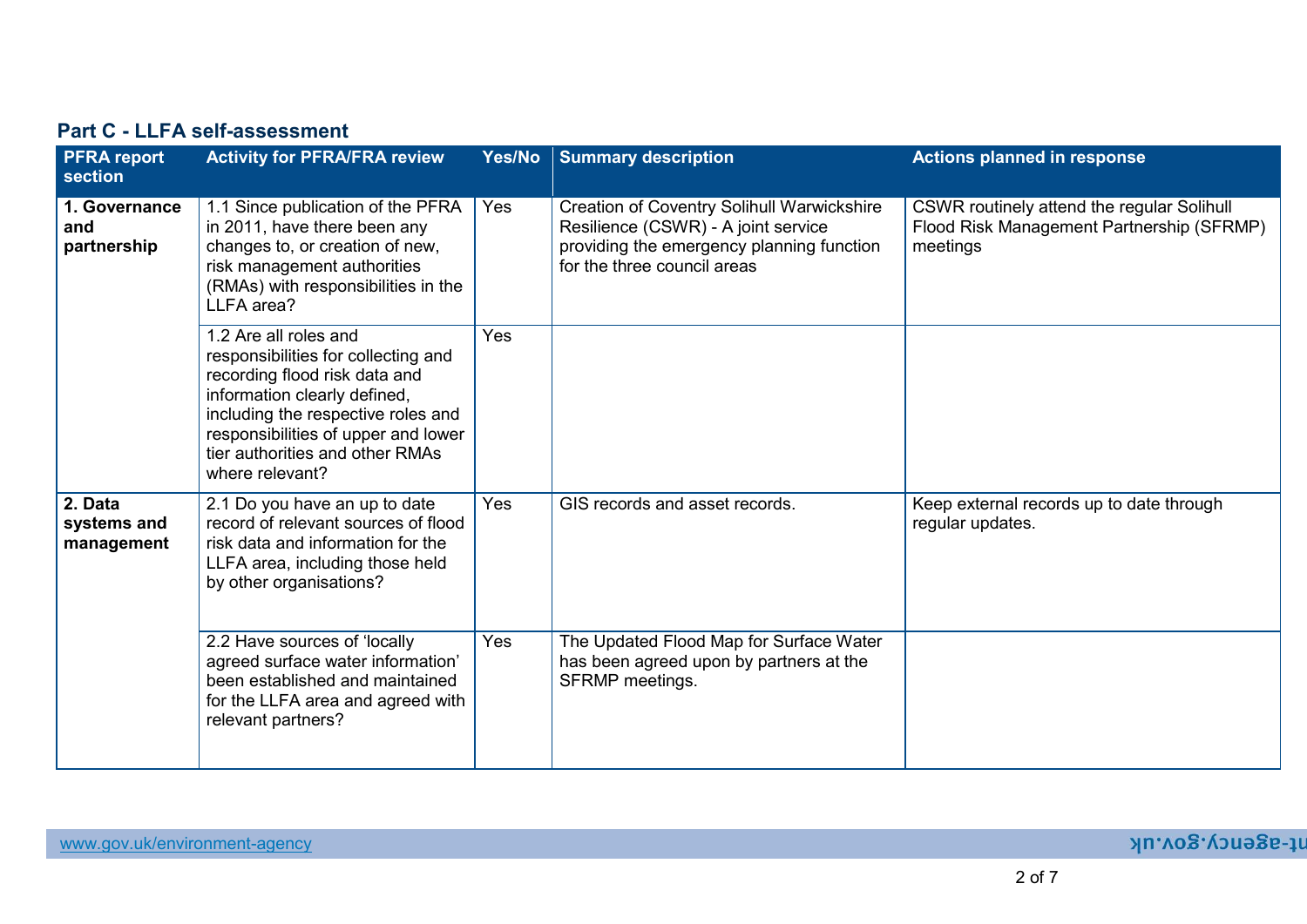| <b>PFRA report</b>                                                                               | <b>Activity for PFRA/FRA review</b>                                                                                                                                                 |     | <b>Yes/No</b> Summary description                                                                                                                                                             | <b>Actions planned in response</b>                                                                                                |
|--------------------------------------------------------------------------------------------------|-------------------------------------------------------------------------------------------------------------------------------------------------------------------------------------|-----|-----------------------------------------------------------------------------------------------------------------------------------------------------------------------------------------------|-----------------------------------------------------------------------------------------------------------------------------------|
| section                                                                                          |                                                                                                                                                                                     |     |                                                                                                                                                                                               |                                                                                                                                   |
|                                                                                                  | 2.3 Are systems in place to<br>collect, record and share data and<br>information for the purpose of<br>assessing flood risk in the LLFA<br>area?                                    | Yes | <b>Community Cameras monitor key</b><br>watercourses and provide high water level<br>alerts.<br>Additionally there is an ongoing public<br>survey to allow residents to report flood<br>data. | On call operatives respond to high water level<br>reports.<br>Public reports are investigated by the LLFA<br>team.                |
|                                                                                                  | 2.4 Are systems in place to assure<br>the quality and security of data                                                                                                              | Yes | All collected data from cameras, surveys etc.<br>are collected and stored off site.                                                                                                           | Continue to expand the camera network where<br>funding is available.                                                              |
|                                                                                                  | and information recorded for the<br>purpose of assessing flood risk in<br>the LLFA area?                                                                                            |     | Detailed investigations are on the council<br>network which is backed up.                                                                                                                     |                                                                                                                                   |
|                                                                                                  | 2.5 Do you understand the<br>condition and performance of the<br>public, third party and private<br>assets in your register in terms of<br>flood risk?                              | Yes | Assets recorded on the asset register are<br>inspected and maintained as required.                                                                                                            | Continue the ongoing inspection and<br>maintenance regime.                                                                        |
| 3. Past floods                                                                                   | 3.1 Have any flood events                                                                                                                                                           | Yes | Do not populate this box.                                                                                                                                                                     |                                                                                                                                   |
| since Dec 2011<br>only)<br><b>Information on</b><br>past floods<br>since 2011 is<br>required for | occurred since publication of the<br>original PFRA report in December<br>2011 that have added to or<br>changed your understanding of<br>significant flood risk in the LLFA<br>area? |     | Provide details of relevant floods by<br>updating annex 1 Past floods of your original<br>PFRA report to include relevant floods since<br>2011.<br>Information from your updated annex 1 will |                                                                                                                                   |
| reporting to the<br>European<br><b>Commission</b>                                                | See the guidance document on<br>which floods to report.                                                                                                                             |     | be used for reporting to the European<br>Commission.                                                                                                                                          |                                                                                                                                   |
|                                                                                                  | 3.2 Has your current<br>understanding of significant flood                                                                                                                          | Yes | More occurrences of ground water flooding<br>than predicted in 2011.                                                                                                                          | A groundwater monitoring scheme is being<br>considered but this is at a preliminary stage.                                        |
|                                                                                                  | risk in the LLFA area changed as<br>a result of the consequences of<br>floods that have occurred since<br>2011? How?                                                                |     | Better communication and reporting<br>mechanisms mean that the LLFA is<br>responding to a greater number and variety                                                                          | Current communication processes will be<br>continued and use of social media is being<br>considered to improve reporting further. |

customer service line<br>03708 506 506 www.gov.uk/environment-agency incident hotline<br>0800 80 70 60

floodline<br>0345 988 1188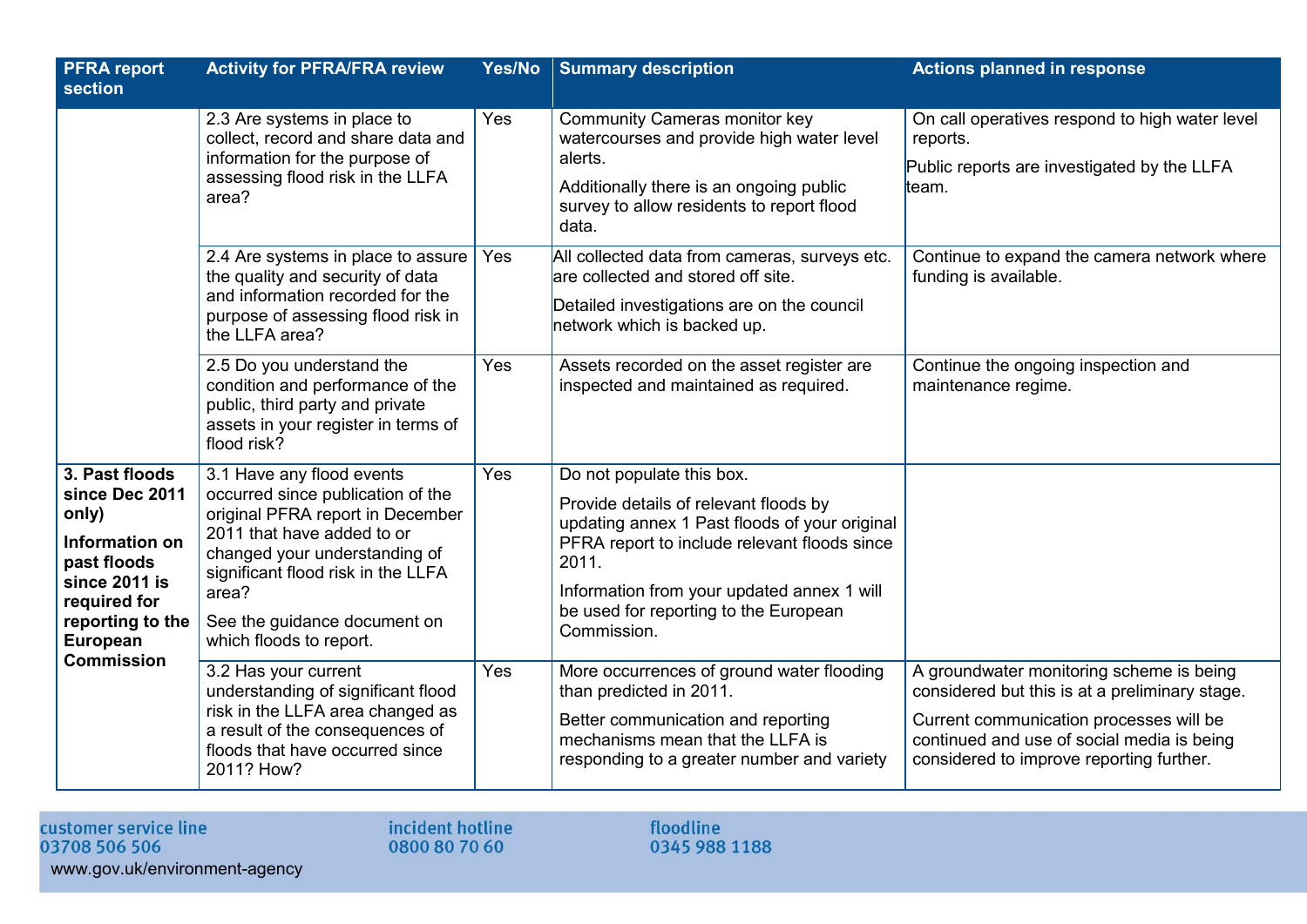| <b>PFRA report</b>                                        | <b>Activity for PFRA/FRA review</b>                                                                                                                                                                                                        |     | <b>Yes/No</b> Summary description                                                                                                                                                                   | <b>Actions planned in response</b>                                                                                                                                                                                    |
|-----------------------------------------------------------|--------------------------------------------------------------------------------------------------------------------------------------------------------------------------------------------------------------------------------------------|-----|-----------------------------------------------------------------------------------------------------------------------------------------------------------------------------------------------------|-----------------------------------------------------------------------------------------------------------------------------------------------------------------------------------------------------------------------|
| section                                                   |                                                                                                                                                                                                                                            |     |                                                                                                                                                                                                     |                                                                                                                                                                                                                       |
|                                                           |                                                                                                                                                                                                                                            |     | of flooding events than previously.                                                                                                                                                                 |                                                                                                                                                                                                                       |
|                                                           |                                                                                                                                                                                                                                            |     | Modelling undertaken as part of<br>investigations has enhanced understanding<br>of local flooding issues by clarifying sources<br>of water and flow routing.                                        | We have started to model flooding in-house<br>rather than depending on consultants.                                                                                                                                   |
| 4. Future flood                                           | 4.1 Have you created or received                                                                                                                                                                                                           | Yes | Do not populate this box.                                                                                                                                                                           |                                                                                                                                                                                                                       |
| information                                               | new information on potential<br>future floods that has added to or                                                                                                                                                                         |     | Provide details by updating annex 2 Future                                                                                                                                                          |                                                                                                                                                                                                                       |
| <b>Information on</b><br>future floods is<br>required for | changed your understanding of<br>significant flood risk in the LLFA<br>area since publication of your                                                                                                                                      |     | floods of your original preliminary<br>assessment report to include relevant new<br>information since 2011.                                                                                         |                                                                                                                                                                                                                       |
| reporting to the<br>European<br><b>Commission</b>         | original PFRA report in 2011?                                                                                                                                                                                                              |     | Information from your updated annex 2 will<br>be used for reporting to the European<br>Commission.                                                                                                  |                                                                                                                                                                                                                       |
|                                                           | 4.2 Have you created or received<br>new information to improve the<br>understanding of the future impact<br>of climate change on flood risk in<br>the LLFA area?                                                                           | Yes | New guidance on climate change published<br>in February 2016 has been adopted by the<br>LLFA.                                                                                                       | New developments are directed to use the new<br>guidance.                                                                                                                                                             |
|                                                           | 4.3 Have you created or received<br>new information on long term<br>developments to improve your<br>understanding of flood risk in the<br>LLFA area?                                                                                       | Yes | We are working closely with the local<br>planning authority on future developments<br>including the Local Plan.                                                                                     | We will continue this partnership.                                                                                                                                                                                    |
|                                                           | 4.4 Has your understanding of<br>flood risk in the LLFA area<br>changed since 2011 as a result of<br>new information on the potential<br>consequences of future floods, the<br>impact of climate change or long<br>term developments? How? | Yes | Modelling of the River Blythe gives an<br>improved understanding of the flood risk to<br>Cheswick Green and the surrounding area.<br>The model takes into account the effects of<br>climate change. | The model is being updated and expanded to<br>include take the model to the upper reaches of<br>the river and include two tributaries.<br>These models will inform our strategy of future<br>development in the area. |

customer service line<br>03708 506 506 www.gov.uk/environment-agency incident hotline<br>0800 80 70 60

floodline<br>0345 988 1188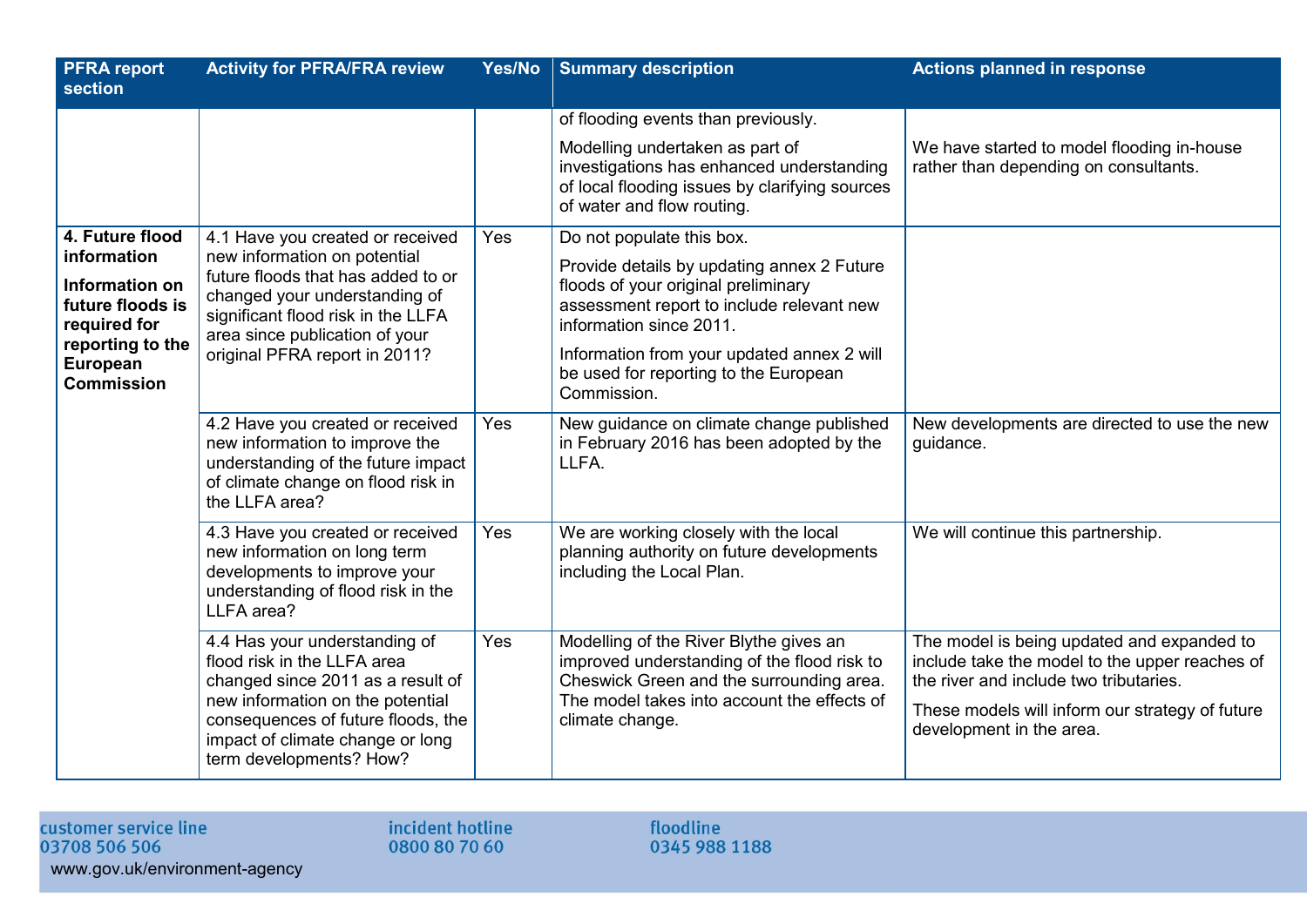| <b>PFRA report</b>                                                                              | <b>Activity for PFRA/FRA review</b>                                                                                                                                                                       | Yes/No    | <b>Summary description</b>                                                                                                                                                                                                                                                                                                                  | <b>Actions planned in response</b> |
|-------------------------------------------------------------------------------------------------|-----------------------------------------------------------------------------------------------------------------------------------------------------------------------------------------------------------|-----------|---------------------------------------------------------------------------------------------------------------------------------------------------------------------------------------------------------------------------------------------------------------------------------------------------------------------------------------------|------------------------------------|
| section                                                                                         |                                                                                                                                                                                                           |           |                                                                                                                                                                                                                                                                                                                                             |                                    |
| 5. Identification<br>of Flood Risk<br>Areas for 2nd<br>planning cycle                           | 5.1 Are the indicative FRAs an<br>appropriate representation of<br>significant surface water flood<br>risk in your LLFA area?                                                                             | Yes       | Currently this is accurate but the future<br>development of the High Speed 2<br>interchange which is just outside the area<br>may require the expansion of the FRA due<br>to the critical nature of this infrastructure.                                                                                                                    |                                    |
| <b>Identified FRAs</b><br>are required for<br>reporting to the<br>European<br><b>Commission</b> | 5.2 Do the consequences of<br>flooding from other local<br>sources, ie groundwater or<br>ordinary watercourses, or from<br>combined multiple sources,<br>indicate any other areas of<br>significant risk? | <b>No</b> |                                                                                                                                                                                                                                                                                                                                             |                                    |
|                                                                                                 | 5.3 Has your PFRA review<br>identified any other information<br>which indicates other areas of<br>significant risk?                                                                                       | <b>No</b> |                                                                                                                                                                                                                                                                                                                                             |                                    |
|                                                                                                 | 5.4 On the basis of the national<br>evidence provided and your<br>review, do you agree with the<br>indicative FRAs for your area?                                                                         | Yes       | Do not populate this box.<br>List your FRAs in annex 3 of your original<br>preliminary assessment report.<br>If you do not agree with an indicative FRA,<br>we advise that you engage early with the<br>relevant Environment Agency PSO team to<br>raise questions or concerns ahead of<br>submitting this form (see guidance<br>document). |                                    |
|                                                                                                 | 5.5 On the basis of local evidence<br>and your review, are you<br>amending or identifying any<br>additional FRAs for your area?                                                                           | No        | Do not populate this box.<br>List additional FRAs in annex 3 of your<br>original preliminary assessment report.<br>If you are amending, or proposing additional,<br>FRAs, this should first be discussed with the                                                                                                                           |                                    |

customer service line<br>03708 506 506 www.gov.uk/environment-agency incident hotline<br>0800 80 70 60

floodline<br>0345 988 1188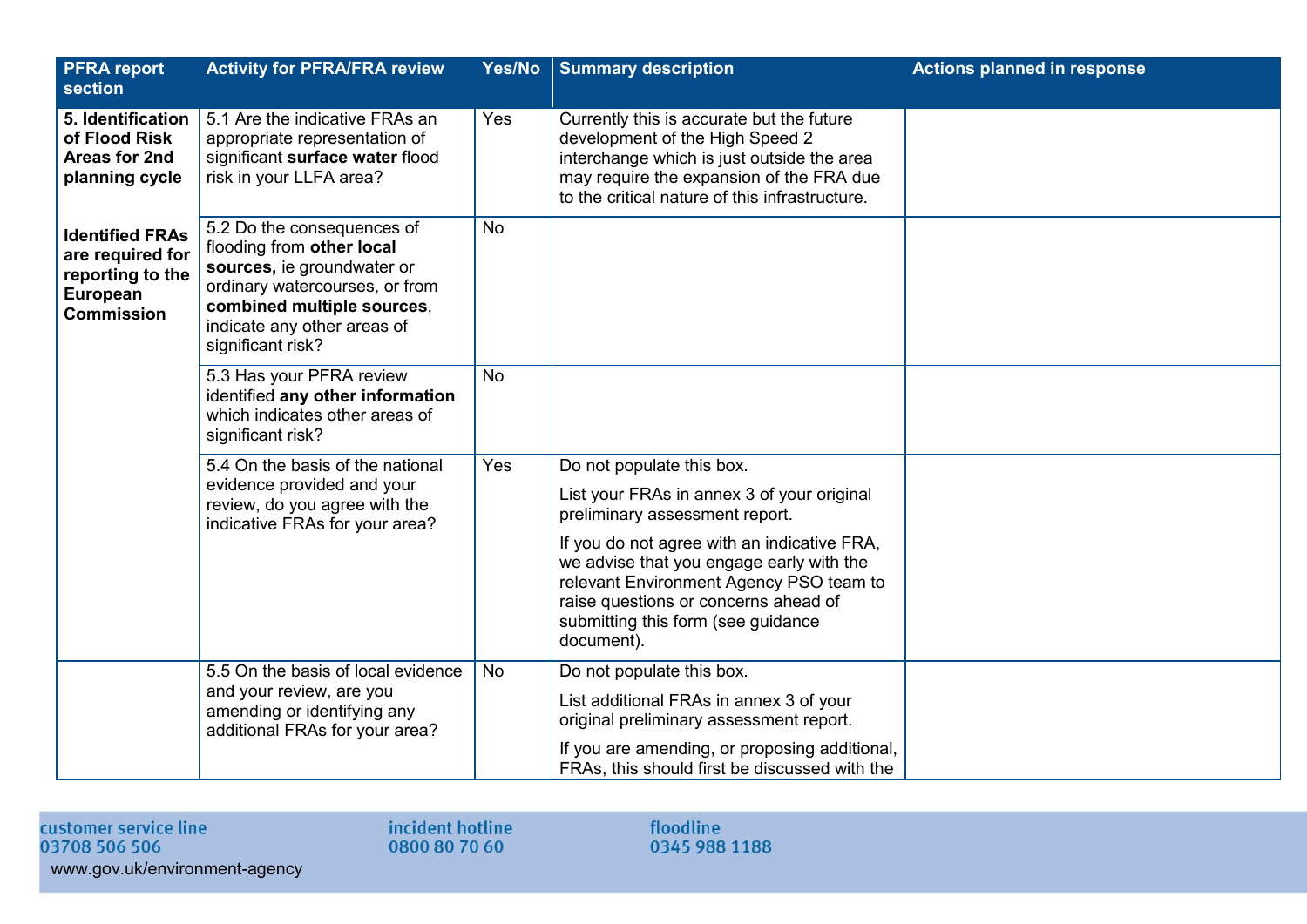| <b>PFRA</b> report<br>section                                                                          | <b>Activity for PFRA/FRA review</b>                       | Yes/No     | <b>Summary description</b>                                             | <b>Actions planned in response</b> |
|--------------------------------------------------------------------------------------------------------|-----------------------------------------------------------|------------|------------------------------------------------------------------------|------------------------------------|
|                                                                                                        |                                                           |            | relevant Environment Agency PSO team<br>ahead of submitting this form. |                                    |
| 6. Updating the                                                                                        | 6.1 Have you completed an                                 | <b>Yes</b> | Do not populate this box.                                              |                                    |
| original<br>preliminary<br>assessment<br>report using<br>the template<br>addendum (see<br>also Part D) | addendum to update your<br>preliminary assessment report? |            | Complete the addendum template provided<br>below                       |                                    |
| <b>Updates are</b><br>required for<br>reporting to the<br>European<br><b>Commission</b>                |                                                           |            |                                                                        |                                    |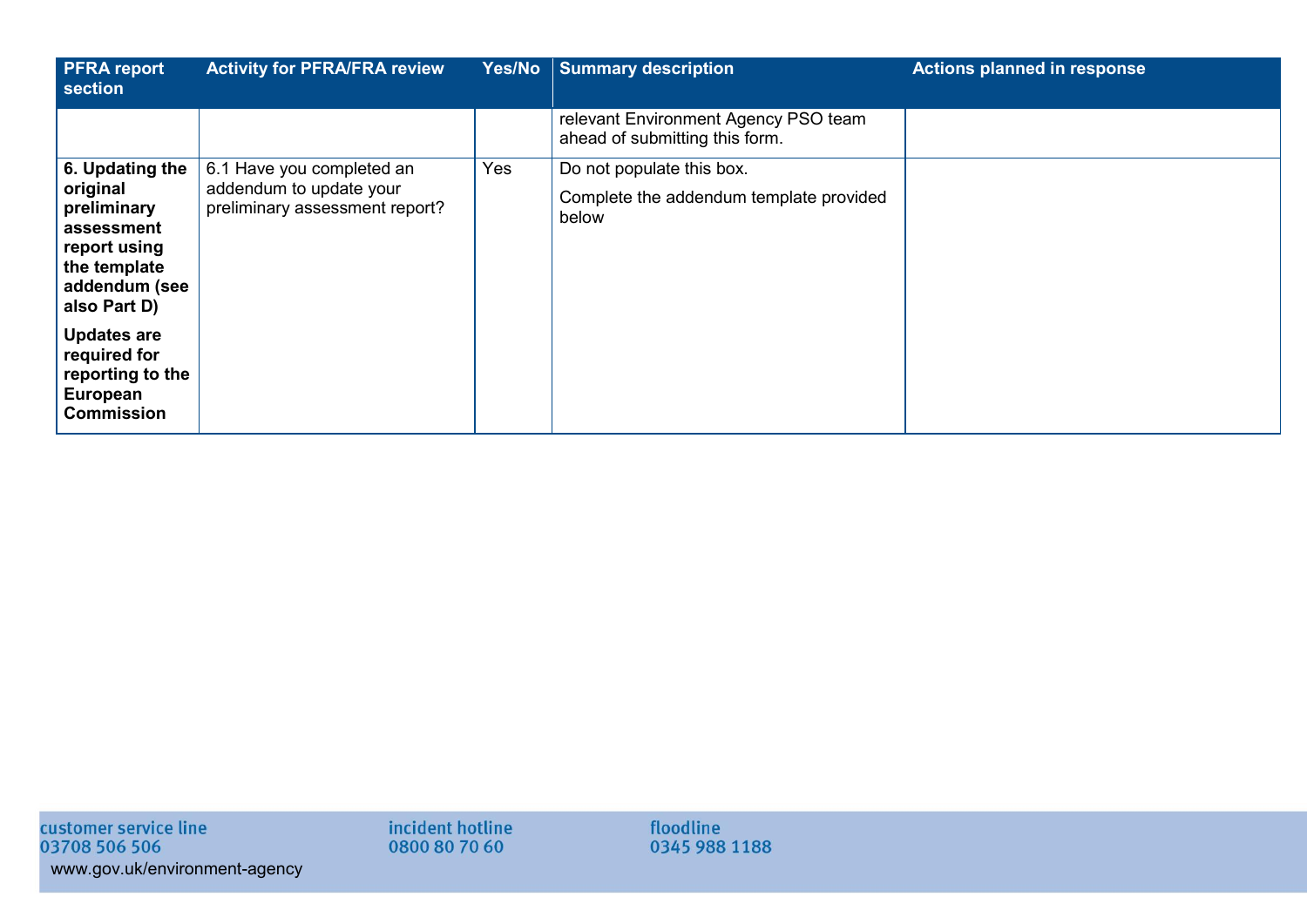# **Part D Template for addendum to update the original Preliminary Flood Risk Assessment report**

### **ADDENDUM**

## **Update to the preliminary flood risk assessment report for Solihull Metropolitan Borough Council**

The preliminary flood risk assessment (PFRA) and flood risk areas (FRAs) for Solihull Metropolitan Borough Council were reviewed during 2017, using all relevant current flood risk data and information, and agreed with the Environment Agency in December 2017.

Changes to the assessment of risk since the preliminary assessment report was published in 2011 are described in the statements in this addendum.

The annexes to the preliminary assessment report have been reviewed and updated to show relevant new information since 2011.

### **Past flood risk**

More occurrences of ground water flooding than predicted in 2011.

Surface water flooding on 1st September 2015 as a result of natural exceedence.

Better communication and reporting mechanisms mean that the LLFA is responding to a greater number and variety of flooding events than previously.

Modelling undertaken as part of investigations has enhanced understanding of local flooding issues by clarifying sources of water and flow routing.

#### **Future flood risk**

The updated flood map for surface water has been used in the Solihull Local Flood Risk Management Strategy.

#### **Flood risk areas (FRAs)**

The following FRAs have been identified for the purposes of the Flood Risk Regulations (2009) 2nd planning cycle (if no FRAs are identified, please state this here).

Birmingham BUASD

Coventry BUASD

#### **Other changes**

Include any other updates which you consider important in relation to the assessment of flood risk in your area eg a change in the governance or structure of flood risk management in the LLFA area from those described in the original report.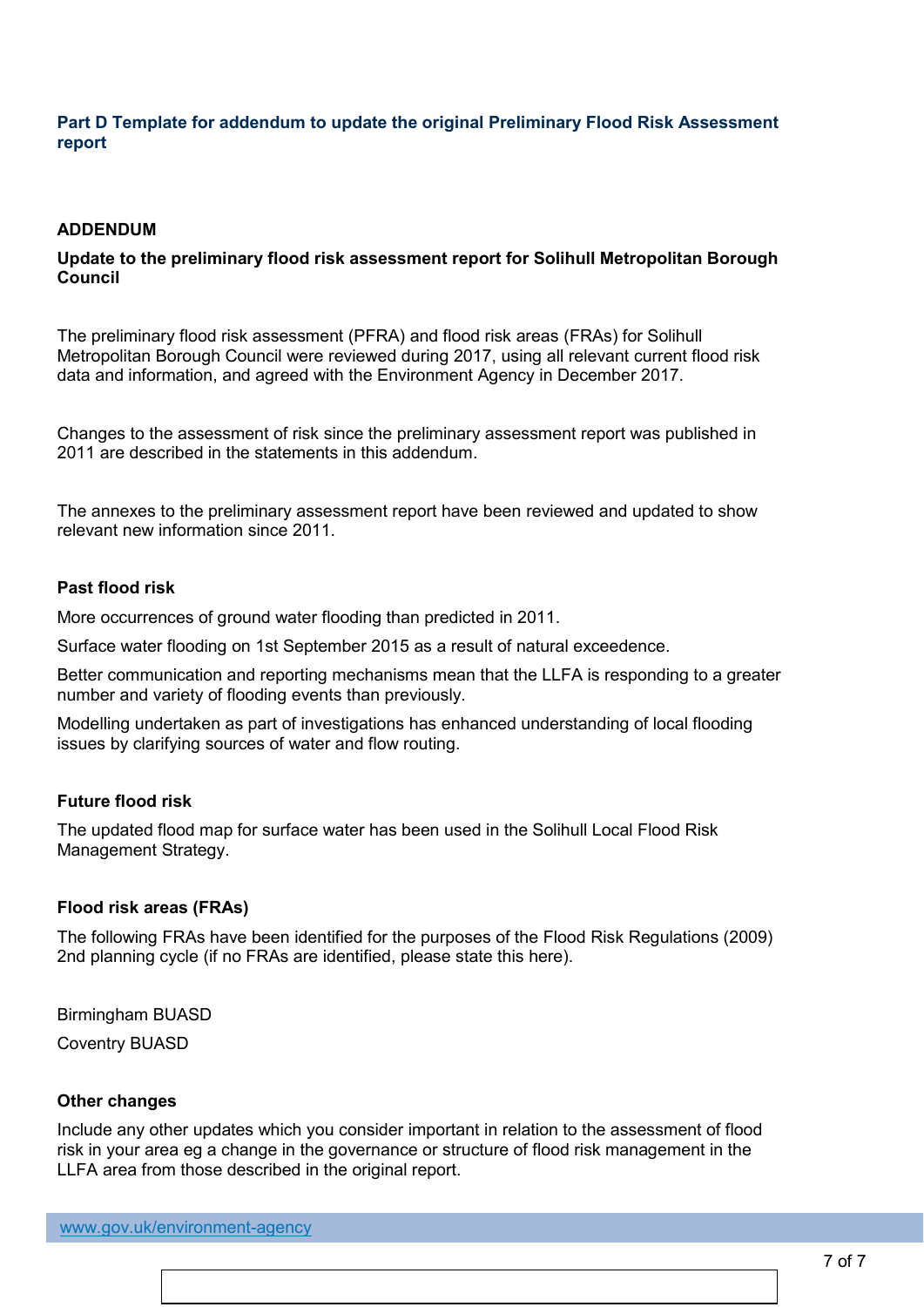|                                        |                                     | ANNEX 1: Records of past floods and their significant consequences (preliminary assessment report spreadsheet)                                                                                                                                                                                                                                                                                                                                                                                                                                                                                                                                              |                                                                                                                                                                                                                                                                                                                                                                                                             |                                                                     |                                                                                                                                                                                                                                                                                                                                                                                                                                                                                                                                                                                                      |                                                             |                                                                                                                                                                                                                                                                                                                                              |                                                                                                                                                                                                                                                                                                                                                                                                                                                                                                                                                                                                                                                                                                                                                 |                                                                                                                                                                                                                             |                                                                                                                                                                                                                                                                                                                                                                                                                                                                                                                                                                                                                                                              |                                                                                                                                                                                                                                                                                                                                                                                                                                                                                                                                                                                                                                          |                                                                                                                                 |                                                                                                                                                                                                                                                                                                                                                                                                                          |                                                                                                                                                                     |                                                                                                                                                                                                                                                                                                                                                                                                                                               |                                      |                                                                                                                                                                                                                                                                                                                                                                                                                                                                 |                                                                                                                                                                                      |                                                                                                                                                                                                                                                                                                                                                                                                                                                  |
|----------------------------------------|-------------------------------------|-------------------------------------------------------------------------------------------------------------------------------------------------------------------------------------------------------------------------------------------------------------------------------------------------------------------------------------------------------------------------------------------------------------------------------------------------------------------------------------------------------------------------------------------------------------------------------------------------------------------------------------------------------------|-------------------------------------------------------------------------------------------------------------------------------------------------------------------------------------------------------------------------------------------------------------------------------------------------------------------------------------------------------------------------------------------------------------|---------------------------------------------------------------------|------------------------------------------------------------------------------------------------------------------------------------------------------------------------------------------------------------------------------------------------------------------------------------------------------------------------------------------------------------------------------------------------------------------------------------------------------------------------------------------------------------------------------------------------------------------------------------------------------|-------------------------------------------------------------|----------------------------------------------------------------------------------------------------------------------------------------------------------------------------------------------------------------------------------------------------------------------------------------------------------------------------------------------|-------------------------------------------------------------------------------------------------------------------------------------------------------------------------------------------------------------------------------------------------------------------------------------------------------------------------------------------------------------------------------------------------------------------------------------------------------------------------------------------------------------------------------------------------------------------------------------------------------------------------------------------------------------------------------------------------------------------------------------------------|-----------------------------------------------------------------------------------------------------------------------------------------------------------------------------------------------------------------------------|--------------------------------------------------------------------------------------------------------------------------------------------------------------------------------------------------------------------------------------------------------------------------------------------------------------------------------------------------------------------------------------------------------------------------------------------------------------------------------------------------------------------------------------------------------------------------------------------------------------------------------------------------------------|------------------------------------------------------------------------------------------------------------------------------------------------------------------------------------------------------------------------------------------------------------------------------------------------------------------------------------------------------------------------------------------------------------------------------------------------------------------------------------------------------------------------------------------------------------------------------------------------------------------------------------------|---------------------------------------------------------------------------------------------------------------------------------|--------------------------------------------------------------------------------------------------------------------------------------------------------------------------------------------------------------------------------------------------------------------------------------------------------------------------------------------------------------------------------------------------------------------------|---------------------------------------------------------------------------------------------------------------------------------------------------------------------|-----------------------------------------------------------------------------------------------------------------------------------------------------------------------------------------------------------------------------------------------------------------------------------------------------------------------------------------------------------------------------------------------------------------------------------------------|--------------------------------------|-----------------------------------------------------------------------------------------------------------------------------------------------------------------------------------------------------------------------------------------------------------------------------------------------------------------------------------------------------------------------------------------------------------------------------------------------------------------|--------------------------------------------------------------------------------------------------------------------------------------------------------------------------------------|--------------------------------------------------------------------------------------------------------------------------------------------------------------------------------------------------------------------------------------------------------------------------------------------------------------------------------------------------------------------------------------------------------------------------------------------------|
|                                        |                                     | <b>Summary description</b>                                                                                                                                                                                                                                                                                                                                                                                                                                                                                                                                                                                                                                  | <b>Name of Location National Grid</b><br>Reference                                                                                                                                                                                                                                                                                                                                                          | Location Description Start date                                     | <b>Days duration</b> Probability                                                                                                                                                                                                                                                                                                                                                                                                                                                                                                                                                                     | Main source of<br>flooding                                  | of flooding                                                                                                                                                                                                                                                                                                                                  | Additional source(s) Confidence in main Main mechanism of Main characteristic of S<br>source of flooding flooding<br>flooding                                                                                                                                                                                                                                                                                                                                                                                                                                                                                                                                                                                                                   | Sianificant<br><b>Consequences -</b><br>onseauences to<br><b>Presidential properties</b><br>uman health _                                                                                                                   | consequences                                                                                                                                                                                                                                                                                                                                                                                                                                                                                                                                                                                                                                                 | Human health <b>Example 10</b> Property count Other human health <b>Significant economic</b> Number of non- Property count Other economic Significant<br><b>Exercise Exercise Service Service Service Service Service Service Service Service Service Service Service Service Service Service Service Service Service Service Service Service Service Service Service Service Service Ser</b><br><b>Consequences</b>                                                                                                                                                                                                                     | <b>Example 20 consequences</b> consequences<br>consequences<br>he environment:                                                  | <b>Environment</b><br>Cultural heritage<br><b>Example 1</b> Significant<br><b>Example 20 Separate Consequences</b><br>ltural heritade                                                                                                                                                                                                                                                                                    | Data owner<br>າmments                                                                                                                                               | Flood event outline Flood event outline Survey date<br><b>Example 2</b> Area flooded<br>confidence<br>source                                                                                                                                                                                                                                                                                                                                  |                                      | <b>Lineage</b>                                                                                                                                                                                                                                                                                                                                                                                                                                                  | Sensitive data<br>descriptor                                                                                                                                                         | Protective marking European Flood Event Code                                                                                                                                                                                                                                                                                                                                                                                                     |
| Mandatory / optional: <b>Mandatory</b> | Unique number<br>between 1-9999     | <b>Mandatory</b><br>Max 5,000 characters                                                                                                                                                                                                                                                                                                                                                                                                                                                                                                                                                                                                                    | <b>Mandatory</b><br><b>Mandatory</b><br>Max 250 characters<br>12 characters: 2<br>letters, 10 number                                                                                                                                                                                                                                                                                                        | <b>Optiona</b><br>vvvv-mm-dd'                                       | Optional for first cycle Optional for first cycle Optional for first cycle Optional for first cycle Optional<br>decimal places                                                                                                                                                                                                                                                                                                                                                                                                                                                                       | Max 25 characters  Pick from drop-down  Max 250 characters, | Optional<br>same source term:                                                                                                                                                                                                                                                                                                                | Optional for first cycle Optional for first cycle Mandatory<br>Pick from drop-down Pick from drop-down Pick from drop-down Pick from drop-down Number between 1-                                                                                                                                                                                                                                                                                                                                                                                                                                                                                                                                                                                | Optional<br>10,000,000                                                                                                                                                                                                      | Optional<br>Optional<br>Pick from drop-down Max 250 characters Pick from drop-down Number between 1-                                                                                                                                                                                                                                                                                                                                                                                                                                                                                                                                                         | Optional<br>Optional<br>10,000,000                                                                                                                                                                                                                                                                                                                                                                                                                                                                                                                                                                                                       | Optional<br>wandatory                                                                                                           | Optional<br>Optiona<br>Pick from drop-down Max 250 characters Pick from drop-down Max 250 characters Pick from drop-down Max 250 characters                                                                                                                                                                                                                                                                              | <b>Optional</b><br>Optiona<br>Max 1.000 characters Max 250 chara                                                                                                    | Optional<br>Optional<br>Optional<br>Pick from drop-down Pick from drop-down 'vvvv' or 'vvvv-mm' or Max 50 characters<br>decimal places                                                                                                                                                                                                                                                                                                        | Optional<br>Optional<br>'yyyy-mm-dd' | Optional                                                                                                                                                                                                                                                                                                                                                                                                                                                        | Optional<br>Max 250 characters  Pick from drop-down  Max 50 characters                                                                                                               | uto-populated<br>Max 42 characters                                                                                                                                                                                                                                                                                                                                                                                                               |
|                                        | A sequential number<br>each record. | Description of the flood and its adverse or potentially adverse consequences. V<br>starting at 1 and available, information from other fields (Start date, Days duration, Probability, Main<br>incrementing by 1 for source, Main mechanism, Main characteristics, Significant consequences) should be<br>repeated here.                                                                                                                                                                                                                                                                                                                                    | Name of the locality National Grid<br>Reference of the<br>associated with the<br>centroid (centre point, was floode<br>flood, using<br>falls within polygon) of<br>recognised postal<br>address names such the flood extent, or of<br>as streets, towns, the area affected if<br>counties. If the flood there is no extent<br>affected the whole information.<br>LLFA, then record the<br>name of the LLFA. | when land not<br>water became<br>covered by water.                  | The date when the The number of days The chance of the Pick the source from If flooding occurred Pick a broad level of Pick a mechanism<br>(duration) of the flood - flood occuring in any which the majority of<br>that land not normally qiven year - record X flooding occurred.<br>normally covered by covered by water was from "a 1 in X chance Refer to the PFRA<br>covered by water.<br>of occurring in anv<br>within the range 0.01 - this is difficult to<br>999.99 (permitting estimate, a range can<br>records to the nearest be recorded.<br>quarter of an hour,<br>where appropriate). |                                                             | with, any other<br>sources (other than from; 'High'<br>the Main source of<br>Values should be given year". Where definitions of sources. flooding), report the of source - about 80% (floodwater<br>source(s) here, using confident that source overtopping<br>the same source<br>terms<br>source but not<br>'Low' (source<br>is correct) or | from: 'Flash flood'<br>(rises and falls quite<br>source of flooding exceedance'<br>capacity), 'Defence<br>rapidly with little or no<br>advance warning).<br>exceedanc<br>'Natural flood' (due to<br>significant<br>is correct), 'Medium' defences), 'Failure' (of precipitation, at a<br>(some evidence of natural or artificial<br>slower rate than a<br>flash flood), 'Snow<br>defences or<br>compelling - about infrastructure, or of melt flood' (due to<br>source is correct) or restriction' (natural 'Debris flow'<br>or artificial blockage (conveying a high<br>assumed - about 20% or restriction of a degree of debris), or<br>confident that source conveyance channel 'No data'. Most UK<br>or system), or 'No floods are 'Natural | Pick a characteristic Were there any<br>residential properties<br>human health when<br>either internallv or<br>the flood occurred. o<br>would there be if it<br>externally by the<br>were to re-occur?<br>were to re-occur. | Record the number of Where residential or If there were other Were there any<br>non-residential<br>where the building properties have been consequen<br>structure was affected counted, it is<br>human health<br>describe them<br>important to record<br>the method of<br>including information<br>flood, or that would be counting, to aid<br>such as the number o<br>so affected if the flood comparisons between critical services<br>counts. Choose from; flooded.<br>'Detailed GIS' (using<br>property outlines, as<br>per Environment<br>Agency guidance),<br>'Simple GIS' (using<br>property points),<br>'Estimate from map',<br>or 'Observed number' | Record the number of Where residential or If there were other Were there any<br>the flood occurred, or building structure was counted, it is<br>affected either<br>would there be if it<br>important to record<br>internally or externally the method of<br>by the flood, or that counting, to aid<br>would be so affected comparisons between flooded, length of<br>if the flood were to re- counts. Choose from; roads and rail flooded.<br>'Detailed GIS' (using<br>occur.<br>property outlines, as<br>per Environment<br>Agency guidance),<br>'Simple GIS' (using<br>property points),<br>'Estimate from map<br>or 'Observed number' | describe them<br>environment when the<br>including information<br>such as the area of<br>agricultural land<br>were to re-occur? | If there were<br>It there were<br>Significant<br>. environment. describe cultural heritage when cultural heritage.<br>the flood occurred, or describe them<br>would there be if it including information<br>information such as<br>such as the number<br>were to re-occur?<br>national and<br>and type of heritage<br>international<br>assets flooded.<br>designated sites<br>flooded, and pollution<br>sources flooded. | Anv additional<br>comments about the<br>past flood record.                                                                                                          | The total area of the Choose from; 'High'<br>land flooded, in $km^2$ (data includes one of<br>Aerial video, Aerial<br>photos, Professional<br>survey, Flood level<br>information, EA flood<br>data recording staff<br>notes), 'Medium' (data<br>includes one of:<br>EA/LA ground video,<br>EA/LA ground photo<br>EA/LA flood event<br>outline map,<br>LA/professional<br>partner officer site<br>records, Public ground<br>video), 'Low' (not | relevant specific<br>flood event.    | Provide references to Lineage is how and Has the information For use where<br>photographs, or to a from. Has this data the Government's the Government's<br>photographs. It may data owned or derived Scheme? Include Scheme.<br>not be practical to from data owned by protective marking<br>reference all relevant 3rd party (external) time limit where<br>photographs for each organisations? If yes known. Note: If<br>please give details.  "Approved for | what the data is made been classified under organisations apply<br>set of relevant been created by using Protective Marking Protective Marking<br>Access" then report<br>"Unmarked". | This field will autopopulate using the LLF/<br>name provided on the "Instructions" tab, and<br>the Flood ID. It is an EU-wide unique<br>identifier and will be used to report the flood<br>Format: UK <ons code=""><p f="" or=""><llfa<br>Flood ID&gt;. "ONS Code" is a unique<br/>reference for each LLFA. "P or F" indicates<br/>if the event is past or future. "LLFA Flood<br/>ID" is a sequential number beginning with</llfa<br></p></ons> |
| Example:                               |                                     | 1 On the 14 April 1998 an intense storm system produced surface water flooding across Essex<br>Essex, concentrated in the west of the county. The flooding lasted about 6 hours, and 23<br>residential properties were recorded as suffering internal flooding, in Epping and North<br>Weald. The surface runoff exceeded the drainage capacity in several places, and so<br>probably had a 1 in 30 to 1 in 50 chance of occuring in any given year.                                                                                                                                                                                                        | SX1234512345                                                                                                                                                                                                                                                                                                                                                                                                | Several towns and 1998-04-15<br>villages across west<br>Essex       | 0.25 20-50                                                                                                                                                                                                                                                                                                                                                                                                                                                                                                                                                                                           | Surface runoff                                              | 'Unknown<br>Hinh                                                                                                                                                                                                                                                                                                                             | floods'.<br>data'.<br>Natural exceedance Natural flood                                                                                                                                                                                                                                                                                                                                                                                                                                                                                                                                                                                                                                                                                          | - Yes                                                                                                                                                                                                                       | Observed number                                                                                                                                                                                                                                                                                                                                                                                                                                                                                                                                                                                                                                              |                                                                                                                                                                                                                                                                                                                                                                                                                                                                                                                                                                                                                                          |                                                                                                                                 |                                                                                                                                                                                                                                                                                                                                                                                                                          | <b>Epping Forest District</b>                                                                                                                                       | confident) or<br>Medium<br>Site survey                                                                                                                                                                                                                                                                                                                                                                                                        | 1998-04-20                           | <b>Ordnance Survey</b><br>AddressPoint; CEH<br>1:50k River<br>Centreline; NextMap<br>DTM.                                                                                                                                                                                                                                                                                                                                                                       | Private<br>Unmarked                                                                                                                                                                  | UKE10000012P000                                                                                                                                                                                                                                                                                                                                                                                                                                  |
| Records begin here:                    |                                     | 1 On 20th July a period of wet weather was followed by an intense rainfall event causing Nethercote Gardens, SP4103827904<br>the River Cole and River Blythe to flood. In the region of 20 properties suffered internal Shirley suffered<br>flooding in the Solihull area although many more were threatened with flooding. Many significant flooding<br>smaller watercourses also caused localised flooding. The period of intense rainfall fom the River Cole<br>experienced represented a 1 in 75 year storm event. Propery flooding lasted in escess of (Ordinary<br>4 hours and river levels did not return to non-flood flow conditions for 48 hours. | Watercourse)                                                                                                                                                                                                                                                                                                                                                                                                | <b>Residential estate</b><br>adjacent to River<br>Cole.             | 20/07/2007                                                                                                                                                                                                                                                                                                                                                                                                                                                                                                                                                                                           | 0.33 Ordinary<br>watercourses                               | Secondary sources High<br>apply. Floodwater<br>overtopped adjacent<br>Mill Pond flowing<br>down to Netercote<br>Gardens. Drainage<br>system was unable to<br>cope or discharge into                                                                                                                                                          | Natural exceedance Natural flood                                                                                                                                                                                                                                                                                                                                                                                                                                                                                                                                                                                                                                                                                                                |                                                                                                                                                                                                                             | 37 Observed number Risk to health from Yes<br>contaminated flood<br>water                                                                                                                                                                                                                                                                                                                                                                                                                                                                                                                                                                                    | 0 Estimate from map                                                                                                                                                                                                                                                                                                                                                                                                                                                                                                                                                                                                                      |                                                                                                                                 |                                                                                                                                                                                                                                                                                                                                                                                                                          | Flood insurance is Solihull Metropolitan<br>becoming difficult for Borough Council<br>property owners                                                               | 0.03 Medium<br><b>Professional staff</b><br>notes                                                                                                                                                                                                                                                                                                                                                                                             | - 2010                               | River Cole Local Unmarked<br>Flood Risk<br>Management Plan .<br>Assessment of Flood<br>Risk November 2010.<br>Prepared by Atkins<br>Ltd for Birmingham<br>City Council and                                                                                                                                                                                                                                                                                      |                                                                                                                                                                                      | UKE08000029P0001                                                                                                                                                                                                                                                                                                                                                                                                                                 |
|                                        |                                     | 2 On 20th July a period of wet weather was followed by an intense rainfall event causing Cheswick Green SP4125227556<br>the River Cole and River Blythe to flood. In the region of 20 properties suffered internal suffered significant<br>flooding in the Solihull area although many more were threatened with flooding. Many flooding from the<br>smaller watercourses also caused localised flooding. The period of intense rainfall River Blythe (Main<br>experienced represented a 1 in 75 year storm event. Propery flooding lasted in escess of River) at the<br>4 hours and river levels did not return to non-flood flow conditions for 48 hours. | confluence of Mount<br>Brook                                                                                                                                                                                                                                                                                                                                                                                | <b>Residential estate</b><br>adjacent to River<br>Blythe.           | 20/07/2007                                                                                                                                                                                                                                                                                                                                                                                                                                                                                                                                                                                           | 0.33 Main rivers                                            | the river. Road<br>River Blythe backs up High<br>Mount Brook causing<br>the brook to overtop<br>banks                                                                                                                                                                                                                                        | Natural exceedance Natural flood                                                                                                                                                                                                                                                                                                                                                                                                                                                                                                                                                                                                                                                                                                                |                                                                                                                                                                                                                             | 10 Observed number Risk to health from Yes<br>contaminated flood<br>water                                                                                                                                                                                                                                                                                                                                                                                                                                                                                                                                                                                    | 3 - Village Hall, Shop Estimate from map<br>and Post Office                                                                                                                                                                                                                                                                                                                                                                                                                                                                                                                                                                              |                                                                                                                                 |                                                                                                                                                                                                                                                                                                                                                                                                                          | Flood insurance is Solihull Metropolitan<br>becoming difficult for Borough Council<br>property owners                                                               | Medium                                                                                                                                                                                                                                                                                                                                                                                                                                        | 2010                                 | Solihull Metropolitan<br>Cheswick Green Unmarked<br>Parish Council<br><b>Fooding Report</b>                                                                                                                                                                                                                                                                                                                                                                     |                                                                                                                                                                                      |                                                                                                                                                                                                                                                                                                                                                                                                                                                  |
|                                        |                                     | 3 On several occassions including the summer of 2007 flooding from the Low Brook Low Brook is Main SP4178728298<br>occurred at the boundary fence of Birmingham Airport. Although the flood water did not River at this location.<br>extend to the adjacent runway the A45 Coventry Road was been adversley affected. The A45 is a main<br>Debris collecting on the airport security fence across the watercourse contributes to the access route into<br>risk of flooding.                                                                                                                                                                                 | Birmingham and<br>provides access to<br>Birmingham Airport.                                                                                                                                                                                                                                                                                                                                                 | Potential disruption to<br>air and road transport<br>infrastructure | 20/07/2007                                                                                                                                                                                                                                                                                                                                                                                                                                                                                                                                                                                           | 0.5 Main rivers                                             | Blockage due to<br>debris on security<br>fence can cause<br>flooding of A45<br><b>Coventry Road</b><br>without generalised<br>flooding.                                                                                                                                                                                                      | Natural exceedance Natural flood                                                                                                                                                                                                                                                                                                                                                                                                                                                                                                                                                                                                                                                                                                                | - Yes                                                                                                                                                                                                                       | 0 Estimate from map Risk of injury to Yes<br>travelling public                                                                                                                                                                                                                                                                                                                                                                                                                                                                                                                                                                                               | Disruption to main 'A' Observed number<br>road between<br>Birmingham and<br>Coventry. Disruption<br>to main access route<br>to Birmingham Airport<br>and possible flooding<br>to end of runway                                                                                                                                                                                                                                                                                                                                                                                                                                           | During worst recent No<br>incident in 2007 the<br>A45 closed to traffic<br>for 6hrs.                                            |                                                                                                                                                                                                                                                                                                                                                                                                                          | The proposed runway Solihull Metropolitan<br>extension will take the Borough Council<br>runway across the<br>existing A45 which is<br>scheduled for<br>realignment. | Medium                                                                                                                                                                                                                                                                                                                                                                                                                                        |                                      |                                                                                                                                                                                                                                                                                                                                                                                                                                                                 |                                                                                                                                                                                      |                                                                                                                                                                                                                                                                                                                                                                                                                                                  |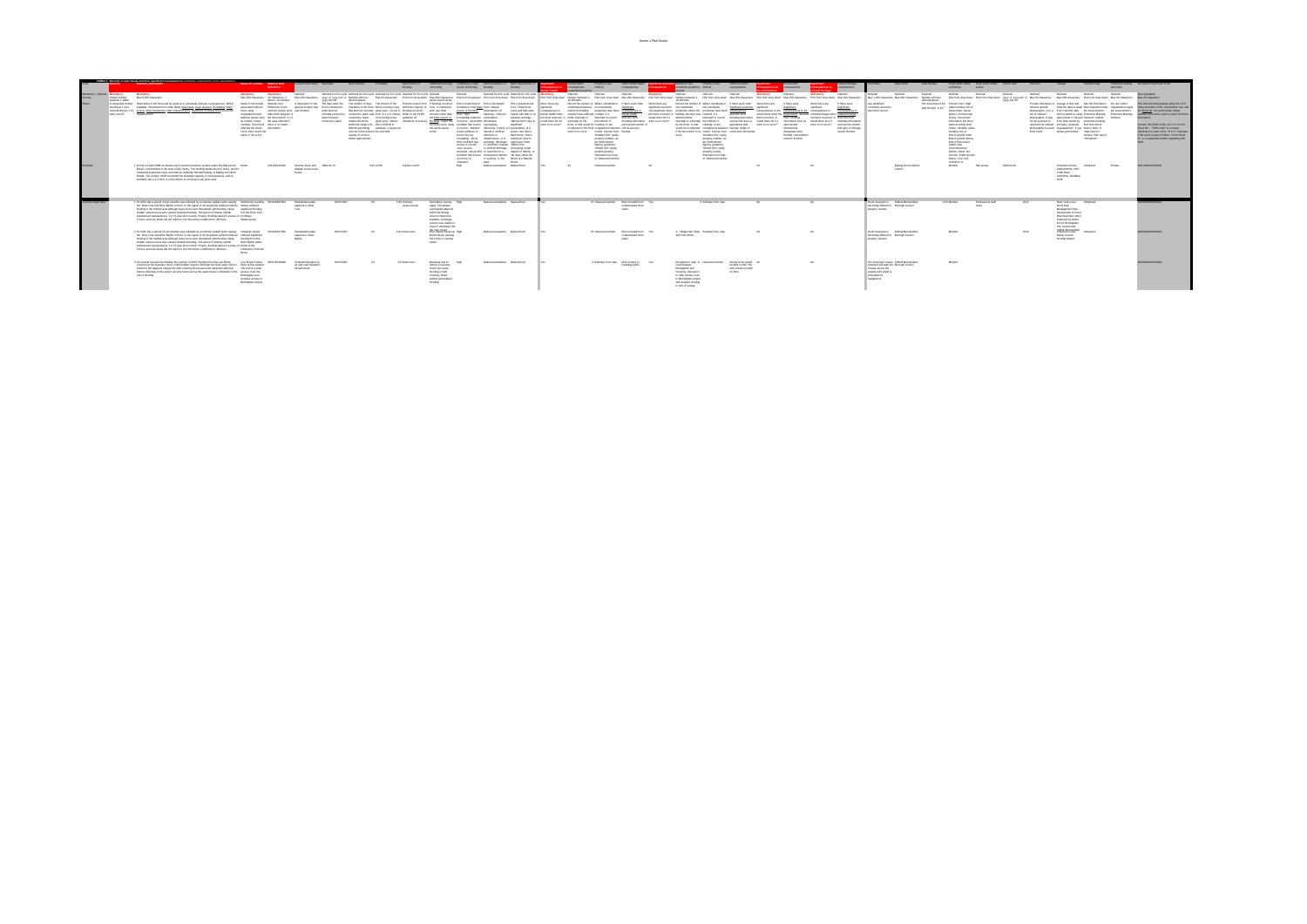| Mandatory / optional: Mandatory | ANNEX 2: Records of future floods and their consequences (preliminary assessment report spreadsheet)<br><b>Description of assessment method</b><br><b>Mandatory</b><br>Mandatory                                                                                                                                                                                                                                                                                                                                                                                                                                                                                                                                                                                                                                                                                                                                                                                                                                                                                                                                                                                                                                                                                                                                                                                                                                                                                                                                                                                                                                                                                                                                                                                                                                                                                                                                                                                                                                                                                                                                                                                                                                                                                                                                                                                                                                   | <b>Name of Location National Grid</b><br>Reference                                                                                                                                                                                                                                                                                                                                                                                                     | <b>Flood modelled Probability</b><br><b>Location Description</b> Name<br>Optional<br>Optional<br>Optional                                                                                                                                                                                                                                                                                                                            | <b>Main source of</b><br>flooding                                                                                     | of flooding<br>Optional<br>Optional                                                                                                                                                                                                                                                         | Additional source(s) Confidence in main Main mechanism of Main characteristic<br>source of flooding the <b>flooding</b><br>of flooding                                                                                                                                                                                                                                                                                                                                                                                                                                                                                                                                                                                                                                                                                                                                                                                                                                    | <b>Human health</b><br>iɑnificant<br><b>consequences to consequences -</b><br><b>Exercise Entitate:</b> residential properties<br>uman health <b>a</b><br>Optional<br>Optiona | consequences<br><b>Exercise Consequences</b><br>Optional                                                                                                                                                                                                                                                                                                                                                                                                                                                                       | Property count method Other human health Significant economic Number of non-<br>Property count method Other economic<br><b>Example 3</b> residential properties<br>consequences<br>Optional<br>Optional                                                                                                                                                                                                                                                                                                                                                                   | <b>Environment</b><br>Cultural heritage<br>nificant<br><b>Bianificant</b><br><b>consequences to the consequences</b><br>consequences<br><b>Consequences to</b><br><b>Cultural herita</b><br>Optiona<br>Optional<br>andatory                                                                                                                                                                                                                                                                                                                                                  | Data owner<br><b>Comments</b><br>Optional<br>Optiona                                                                                                                                                                                                                                                           | Area flooded<br>Confidence in Model date<br>modelled outline<br>Optional<br>Optional                                                                                                                                                                                                                                                                                                                                                                              | Model Type<br>Optional<br>Optional                                                    | Hydrology Type<br>Optional                                                                                                                                                                                                                                                                                                                                                                                                                                                                                                                                                                                                                                                                                                                                                                                                                                                           | Sensitive data<br>Lineage<br>Optional<br>Optional                                                                                                                                                                                                                                                                                                                                                                                                                                 | descriptor<br>Optional                 | Protective marking European Flood Event Code<br>Auto-populated                                                                                                                                                                                                                                                                                                                                                                                                                                                                                             |
|---------------------------------|--------------------------------------------------------------------------------------------------------------------------------------------------------------------------------------------------------------------------------------------------------------------------------------------------------------------------------------------------------------------------------------------------------------------------------------------------------------------------------------------------------------------------------------------------------------------------------------------------------------------------------------------------------------------------------------------------------------------------------------------------------------------------------------------------------------------------------------------------------------------------------------------------------------------------------------------------------------------------------------------------------------------------------------------------------------------------------------------------------------------------------------------------------------------------------------------------------------------------------------------------------------------------------------------------------------------------------------------------------------------------------------------------------------------------------------------------------------------------------------------------------------------------------------------------------------------------------------------------------------------------------------------------------------------------------------------------------------------------------------------------------------------------------------------------------------------------------------------------------------------------------------------------------------------------------------------------------------------------------------------------------------------------------------------------------------------------------------------------------------------------------------------------------------------------------------------------------------------------------------------------------------------------------------------------------------------------------------------------------------------------------------------------------------------|--------------------------------------------------------------------------------------------------------------------------------------------------------------------------------------------------------------------------------------------------------------------------------------------------------------------------------------------------------------------------------------------------------------------------------------------------------|--------------------------------------------------------------------------------------------------------------------------------------------------------------------------------------------------------------------------------------------------------------------------------------------------------------------------------------------------------------------------------------------------------------------------------------|-----------------------------------------------------------------------------------------------------------------------|---------------------------------------------------------------------------------------------------------------------------------------------------------------------------------------------------------------------------------------------------------------------------------------------|---------------------------------------------------------------------------------------------------------------------------------------------------------------------------------------------------------------------------------------------------------------------------------------------------------------------------------------------------------------------------------------------------------------------------------------------------------------------------------------------------------------------------------------------------------------------------------------------------------------------------------------------------------------------------------------------------------------------------------------------------------------------------------------------------------------------------------------------------------------------------------------------------------------------------------------------------------------------------|-------------------------------------------------------------------------------------------------------------------------------------------------------------------------------|--------------------------------------------------------------------------------------------------------------------------------------------------------------------------------------------------------------------------------------------------------------------------------------------------------------------------------------------------------------------------------------------------------------------------------------------------------------------------------------------------------------------------------|---------------------------------------------------------------------------------------------------------------------------------------------------------------------------------------------------------------------------------------------------------------------------------------------------------------------------------------------------------------------------------------------------------------------------------------------------------------------------------------------------------------------------------------------------------------------------|------------------------------------------------------------------------------------------------------------------------------------------------------------------------------------------------------------------------------------------------------------------------------------------------------------------------------------------------------------------------------------------------------------------------------------------------------------------------------------------------------------------------------------------------------------------------------|----------------------------------------------------------------------------------------------------------------------------------------------------------------------------------------------------------------------------------------------------------------------------------------------------------------|-------------------------------------------------------------------------------------------------------------------------------------------------------------------------------------------------------------------------------------------------------------------------------------------------------------------------------------------------------------------------------------------------------------------------------------------------------------------|---------------------------------------------------------------------------------------|--------------------------------------------------------------------------------------------------------------------------------------------------------------------------------------------------------------------------------------------------------------------------------------------------------------------------------------------------------------------------------------------------------------------------------------------------------------------------------------------------------------------------------------------------------------------------------------------------------------------------------------------------------------------------------------------------------------------------------------------------------------------------------------------------------------------------------------------------------------------------------------|-----------------------------------------------------------------------------------------------------------------------------------------------------------------------------------------------------------------------------------------------------------------------------------------------------------------------------------------------------------------------------------------------------------------------------------------------------------------------------------|----------------------------------------|------------------------------------------------------------------------------------------------------------------------------------------------------------------------------------------------------------------------------------------------------------------------------------------------------------------------------------------------------------------------------------------------------------------------------------------------------------------------------------------------------------------------------------------------------------|
| mat: w                          | Max 1,000 characters<br>Max 250 characters<br>Unique number<br>between 1-9999<br>A sequential numbe<br>Description of the future flood information and how it has been produced. Cover Requlation<br>12(6) requirements of (a) topography, (b) the location of watercourses, (c) the location of<br>starting at 1 and<br>flood plains that retain flood water, (d) the characteristics of watercourses, and (e) the<br>∣incrementina b∨ 1 fo<br>effectiveness of any works constructed for the purpose of flood risk management.<br>each record.<br>Information from other relevant fields (Probability, Main source, Name) should be repeated such as streets, towns, the flood extent, or of<br>hara                                                                                                                                                                                                                                                                                                                                                                                                                                                                                                                                                                                                                                                                                                                                                                                                                                                                                                                                                                                                                                                                                                                                                                                                                                                                                                                                                                                                                                                                                                                                                                                                                                                                                                             | l 0 numbers<br>Name of the locality<br>National Grid<br>associated with the Reference of the<br>flood, using recognised centroid (centre point.    could be flood،<br>postal address names falls within polygon) of<br>counties. If the flood the area affected if<br>affects the whole there is no extent<br>LLFA, then record the information. If the flood<br>name of the LLFA. affects the whole<br>LLFA, then record the<br>centroid of the LLFA. | Max 250 characters<br>Max 250 characters<br>12 characters: 2 letters, Max 250 characters<br>، A description<br>general location that map product or project additional information flood occuring in<br>on the probability of the given year - record X<br>future flood information<br>refers to probability of given year".<br>rainfall or water on the<br>ground.                                                                  | Max 25 characters<br>Pick from drop-down<br>as whether <b>Probability</b> of occurring in any definitions of sources. | Pick from drop-down<br>Max 250 characters,<br>same source terms<br>Pick a broad level of<br>interacts with, any other source of flooding<br>. Main source of<br>evidence of source -<br>flooding), report the about 80% confident (floodwater<br>the same source<br>terms.<br>or 'Unknown'. | Pick from drop-down Pick from drop-down<br>Pick a mechanism<br>from: 'Flash floo<br>confidence in the Main from; 'Natural<br>exceedance' (of<br>rises and falls quite)<br>rapidly with little or r<br>- exceedance'<br>advance warning<br>'Natural flood' (due to<br>source(s) here, using that source is correct), overtopping defences), significant precipitation<br>'Medium' (some 'Failure' (of natural or at a slower rate than a<br>evidence of source but artificial defences or flash flood), 'Snow melt<br>not compelling - about infrastructure, or of flood' (due to rapid<br>50% confident that pumping), 'Blockage or snow melt), 'Debris<br>source is correct) 'Low' restriction' (natural or flow' (conveying a high<br>(source assumed - artificial blockage or degree of debris), or<br>about 20% confident restriction of a The data'. Most UK<br>that source is correct) conveyance channel or floods are 'Natural<br>system), or 'No data'. floods'. | 10,000,000<br>Record the number of<br>affected either<br>¶future flood were to                                                                                                | Max 250 characters<br>Pick from drop-dow<br>Pick from drop-down<br>Significant<br>non-residential<br>to record the method of them including<br>occur?<br>internally or externally if counting, to aid information such as the<br>the flood were to occur. comparisons between number of critical<br>counts. Choose from; services flooded.<br>'Detailed GIS' (using<br>property outlines, as<br>per Environment<br>Agency guidance),<br>'Simple GIS' (using<br>property points),<br>'Estimate from map',<br>'Observed number'. | Max 250 characters<br>Pick from drop-down<br>Number between 1<br>10,000,000<br>Significant economic<br>to record the method of including information<br>be affected either<br>internally or externally if counting, to aid such as the area of<br>the flood were to occur. comparisons between agricultural land<br>counts. Choose from; flooded, length of<br>'Detailed GIS' (using roads and rail flooded.<br>property outlines, as<br>per Environment<br>Agency guidance)<br>'Simple GIS' (using<br>property points),<br>'Estimate from map', or<br>'Observed number'. | Pick from drop-down Max 250 characters<br>Pick from dron-down<br>Max 250 characters<br>lf there would b<br><b>Significant</b><br>significant<br>Significant<br>consequences t<br>environment, describe cultural heritage if the cultural heritage<br>future flood were to<br>future flood were to<br>them including<br>describe them<br>information such as<br>including information<br>occur?<br>occur?<br>such as the number<br>national and<br>international<br>and type of heritage<br>designated sites<br>assets flooded.<br>flooded, and pollution<br>sources flooded. | Max 1,000 characters Max 250 characters<br>Any additional<br>comments about the<br>future flood record                                                                                                                                                                                                         | Number with two<br>decimal places<br>The total area of the Pick a broad level of<br>land flooded, in $km^2$ confidence in the<br>modelled flood outline<br>from; 'High' (good<br>match to past flood<br>extents - about 80%<br>confident that outline is<br>correct), 'Medium'<br>(reasonable match<br>about 50% confident<br>that outline is correct),<br>'Low' (poor match,<br>sparse data - abou<br>20% confident that<br>outline is correct) or<br>'Unknown'. | 'yyyy-mm-dd'<br>information.                                                          | Type of software used Type of hydrology method used to r<br>to create future flood future flood information.                                                                                                                                                                                                                                                                                                                                                                                                                                                                                                                                                                                                                                                                                                                                                                         | Max 250 characters  Pick from drop-down  Max 50 characters<br>Lineage is how and Has the information For use where<br>from. Has this data the Government's<br>been created by using  Protective Marking  Protective Marking<br>data owned or derived Scheme? Include Scheme.<br>from data owned by protective marking time<br>3rd party (external) limit where known.<br>organisations? If yes  Note: If "Approved for<br>please give details. Access" then report<br>"Unmarked". | Government's                           | Max 42 characters<br>his field will autopopulate using the LLFA<br>what the data is made been classified under organisations apply the name provided on the "Instructions" tab, and<br>the Flood ID. It is an EU-wide unique identifier<br>and will be used to report the flood informatior<br>Format: UK <ons code=""><p f="" or=""><llfa<br>Flood ID&gt;. "ONS Code" is a unique reference<br/>for each LLFA. "P or F" indicates if the event is<br/>past or future. "LLFA Flood ID" is a sequential<br/>number beginning with 0001.</llfa<br></p></ons> |
| Example:                        | 1 See records below for examples of description of assessment method.                                                                                                                                                                                                                                                                                                                                                                                                                                                                                                                                                                                                                                                                                                                                                                                                                                                                                                                                                                                                                                                                                                                                                                                                                                                                                                                                                                                                                                                                                                                                                                                                                                                                                                                                                                                                                                                                                                                                                                                                                                                                                                                                                                                                                                                                                                                                              | Essex SX1234512345                                                                                                                                                                                                                                                                                                                                                                                                                                     | Flood Map for Surface Probability refers to the 200<br>Water - 1 in 200 deep probability of the rainfall<br>event, in this case<br>producing flooding of<br>greater than 0.3m<br>depth.                                                                                                                                                                                                                                              | Surface runoff                                                                                                        |                                                                                                                                                                                                                                                                                             | High Matural exceedance Natural flood Yes                                                                                                                                                                                                                                                                                                                                                                                                                                                                                                                                                                                                                                                                                                                                                                                                                                                                                                                                 | 12000<br>Detailed GIS                                                                                                                                                         |                                                                                                                                                                                                                                                                                                                                                                                                                                                                                                                                |                                                                                                                                                                                                                                                                                                                                                                                                                                                                                                                                                                           |                                                                                                                                                                                                                                                                                                                                                                                                                                                                                                                                                                              | <b>Epping Forest District</b><br>Council                                                                                                                                                                                                                                                                       |                                                                                                                                                                                                                                                                                                                                                                                                                                                                   |                                                                                       | Medium-Low 2008-08 2D-TuFlow FEH (Revised Rainfall Runoff)  Ordnance Survey Unmarked Private                                                                                                                                                                                                                                                                                                                                                                                                                                                                                                                                                                                                                                                                                                                                                                                         | AddressPoint; CEH<br>1:50k River Centreline;<br>NextMap DTM.                                                                                                                                                                                                                                                                                                                                                                                                                      |                                        | UKE10000012F0001                                                                                                                                                                                                                                                                                                                                                                                                                                                                                                                                           |
| Records begin here:             | 1 • Topography is derived from LIDAR (in larger urban areas, on 1, 2 and 3m grids; original Solihull<br>accuracy $\pm$ 0.15m) and Geoperspective data (original accuracy $\pm$ 1.5m), processed to<br>remove buildings and vegetation, then degraded to a composite 5m DTM. Manual edits<br>applied where flow paths clearly omitted e.g. below bridges.<br>• Flow routes dictated by topography; no allowance made for manmade drainage. The DTM<br>may miss flow paths below bridges.<br>• Areas that may flood are defined by dynamically routing a 6.5 hour duration storm with 1 in<br>200 chance of occurring in any year, over the DTM using JBA's JFLOW-GPU model.<br>• Manning's n of 0.1 is used throughout, to allow broad scale effects of buildings and other<br>obstructions to be approximated.<br>. No allowance made for drainage, pumping or other works constructed for the purpose of<br>flood risk management.<br>• The 'less susceptible' layer shows where modelled flooding is 0.1-0.3m deep; you must not                                                                                                                                                                                                                                                                                                                                                                                                                                                                                                                                                                                                                                                                                                                                                                                                                                                                                                                                                                                                                                                                                                                                                                                                                                                                                                                                                                                 | 418932, 279649                                                                                                                                                                                                                                                                                                                                                                                                                                         | Areas Susceptible to Probability refers to the<br>Throughout the<br>borough, concentrated Surface Water<br>probability of the rainfall<br>Flooding (AStSWF) - event. This identifies<br>in urban areas<br>areas which are 'less<br>susceptible' to surface<br>water flooding. For<br>more information refer<br>to "What are Areas<br><b>Susceptible to Surface</b><br>Water Flooding"<br><b>Environment Agency</b><br>December 2010. | 200 Surface runoff                                                                                                    |                                                                                                                                                                                                                                                                                             | Natural exceedance   Natural flood                                                                                                                                                                                                                                                                                                                                                                                                                                                                                                                                                                                                                                                                                                                                                                                                                                                                                                                                        | Available from EA                                                                                                                                                             |                                                                                                                                                                                                                                                                                                                                                                                                                                                                                                                                | Available from EA                                                                                                                                                                                                                                                                                                                                                                                                                                                                                                                                                         |                                                                                                                                                                                                                                                                                                                                                                                                                                                                                                                                                                              | <b>JBA Consulting</b><br>(distributed by<br><b>Environment Agency</b><br>under licence)                                                                                                                                                                                                                        | l ow                                                                                                                                                                                                                                                                                                                                                                                                                                                              | 2009-07<br>JFLOW-GPU                                                                  | Depth-duration-frequency curves derived from<br>FEH CD-ROM, from centre of each 5km<br>model, with areal reduction factor applied to<br>convert point rainfall estimate to more<br>representative figure. Curve then used to<br>derive 6.5 hr, 1:200 chance rainfall depth; this<br>is converted to hyetograph, using summer<br>rainfall profile.                                                                                                                                                                                                                                                                                                                                                                                                                                                                                                                                    | Protect                                                                                                                                                                                                                                                                                                                                                                                                                                                                           | Commercial                             | UKE08000029F0001                                                                                                                                                                                                                                                                                                                                                                                                                                                                                                                                           |
|                                 | interpret this as depth of flooding, rather as indicative of susceptibility to flooding because of<br>modelling uncertainties.<br>• Topography is derived from LIDAR (in larger urban areas, on 1, 2 and 3m grids; original Solihull<br>accuracy $\pm$ 0.15m) and Geoperspective data (original accuracy $\pm$ 1.5m), processed to<br>remove buildings and vegetation, then degraded to a composite 5m DTM. Manual edits<br>applied where flow paths clearly omitted e.g. below bridges.<br>• Flow routes dictated by topography; no allowance made for manmade drainage. The DTM<br>may miss flow paths below bridges.<br>• Areas that may flood are defined by dynamically routing a 6.5 hour duration storm with 1 in<br>200 chance of occurring in any year, over the DTM using JBA's JFLOW-GPU model.<br>• Manning's n of 0.1 is used throughout, to allow broad scale effects of buildings and other<br>obstructions to be approximated.<br>. No allowance made for drainage, pumping or other works constructed for the purpose of<br>flood risk management.                                                                                                                                                                                                                                                                                                                                                                                                                                                                                                                                                                                                                                                                                                                                                                                                                                                                                                                                                                                                                                                                                                                                                                                                                                                                                                                                                | 418932, 279650                                                                                                                                                                                                                                                                                                                                                                                                                                         | Probability refers to the<br>Areas Susceptible to<br>Throughout the<br>borough, concentrated Surface Water<br>probability of the rainfall<br>Flooding (AStSWF) - event. This identifies<br>in urban areas<br>areas with 'intermediate<br>Intermediate<br>susceptibility' to<br>surface water flooding.                                                                                                                               | 200 Surface runoff                                                                                                    | Hiah                                                                                                                                                                                                                                                                                        |                                                                                                                                                                                                                                                                                                                                                                                                                                                                                                                                                                                                                                                                                                                                                                                                                                                                                                                                                                           | Available from EA                                                                                                                                                             |                                                                                                                                                                                                                                                                                                                                                                                                                                                                                                                                | Available from EA                                                                                                                                                                                                                                                                                                                                                                                                                                                                                                                                                         |                                                                                                                                                                                                                                                                                                                                                                                                                                                                                                                                                                              | <b>JBA Consulting</b><br>(distributed by<br><b>Environment Agency</b><br>under licence)                                                                                                                                                                                                                        | Low                                                                                                                                                                                                                                                                                                                                                                                                                                                               | 2009-07<br>JFLOW-GPU                                                                  | Depth-duration-frequency curves derived from<br>FEH CD-ROM, from centre of each 5km<br>model, with areal reduction factor applied to<br>convert point rainfall estimate to more<br>representative figure. Curve then used to<br>derive 6.5 hr, 1:200 chance rainfall depth; this<br>is converted to hyetograph, using summer<br>rainfall profile.                                                                                                                                                                                                                                                                                                                                                                                                                                                                                                                                    | Protect                                                                                                                                                                                                                                                                                                                                                                                                                                                                           | Commercial                             | UKE08000029F0002                                                                                                                                                                                                                                                                                                                                                                                                                                                                                                                                           |
|                                 | • The 'intermediate susceptibility' layer shows where modelled flooding is 0.3-1.0m deep; you<br>must not interpret this as depth of flooding, rather as indicative of susceptibility to flooding<br>because of modelling uncertainties.<br>3 • Topography is derived from LIDAR (in larger urban areas, on 1, 2 and 3m grids; original Solihull<br>accuracy $\pm$ 0.15m) and Geoperspective data (original accuracy $\pm$ 1.5m), processed to<br>remove buildings and vegetation, then degraded to a composite 5m DTM. Manual edits<br>applied where flow paths clearly omitted e.g. below bridges.<br>• Flow routes dictated by topography; no allowance made for manmade drainage. The DTM<br>may miss flow paths below bridges.<br>• Areas that may flood are defined by dynamically routing a 6.5 hour duration storm with 1 in<br>200 chance of occurring in any year, over the DTM using JBA's JFLOW-GPU model.<br>• Manning's n of 0.1 is used throughout, to allow broad scale effects of buildings and other<br>obstructions to be approximated.<br>. No allowance made for drainage, pumping or other works constructed for the purpose of<br>flood risk management.                                                                                                                                                                                                                                                                                                                                                                                                                                                                                                                                                                                                                                                                                                                                                                                                                                                                                                                                                                                                                                                                                                                                                                                                                                    | 418932, 279651                                                                                                                                                                                                                                                                                                                                                                                                                                         | Throughout the<br>Areas Susceptible to Probability refers to the<br>borough, concentrated Surface Water<br>probability of the rainfall<br>Flooding (AStSWF) - event. This identifies<br>in urban areas<br>areas which are 'more<br>More<br>susceptible' to surface<br>water flooding.                                                                                                                                                | 200 Surface runoff                                                                                                    | Hiah                                                                                                                                                                                                                                                                                        |                                                                                                                                                                                                                                                                                                                                                                                                                                                                                                                                                                                                                                                                                                                                                                                                                                                                                                                                                                           |                                                                                                                                                                               |                                                                                                                                                                                                                                                                                                                                                                                                                                                                                                                                |                                                                                                                                                                                                                                                                                                                                                                                                                                                                                                                                                                           |                                                                                                                                                                                                                                                                                                                                                                                                                                                                                                                                                                              | <b>JBA Consulting</b><br>(distributed by<br><b>Environment Agency</b><br>under licence)                                                                                                                                                                                                                        | Low                                                                                                                                                                                                                                                                                                                                                                                                                                                               | 2009-07<br>JFLOW-GPU                                                                  | Depth-duration-frequency curves derived from<br>FEH CD-ROM, from centre of each 5km<br>model, with areal reduction factor applied to<br>convert point rainfall estimate to more<br>representative figure. Curve then used to<br>derive 6.5 hr, 1:200 chance rainfall depth; this<br>is converted to hyetograph, using summer<br>rainfall profile.                                                                                                                                                                                                                                                                                                                                                                                                                                                                                                                                    | Protect                                                                                                                                                                                                                                                                                                                                                                                                                                                                           | Commercial                             | UKE08000029F0003                                                                                                                                                                                                                                                                                                                                                                                                                                                                                                                                           |
|                                 | • The 'more susceptible' layer shows where modelled flooding is >1.0m deep; you must not<br>interpret this as depth of flooding, rather as indicative of susceptibility to flooding because of<br>modelling uncertainties.<br>4 • Topography is derived from 64.5% LIDAR (on 0.25m-2m grids; original accuracy ± 0.15m) Solihull<br>and 35.5% NEXTMap SAR (on 5m grid; original accuracy $\pm$ 1.0m), processed to remove<br>buildings & vegetation, then combined on a 2m grid; buildings added with an arbitrary height<br>of 5m based on OS MasterMap 2009 building footprints, then resampled to a 5m grid DTM.<br>Manual edits applied where flow paths clearly omitted e.g. below bridges.<br>• Flow routes dictated by topography; a uniform allowance of 12mm/hr has been made for<br>manmade drainage in urban areas. Infiltration allowance reduces runoff to 39% in rural areas<br>and 70% in urban areas.<br>• Areas that may flood are defined by dynamically routing a 1.1 hour duration storm with 1 in<br>30 chance of occurring in any year over the DTM using JBA's JFLOW-GPU model.<br>• Manning's n of 0.1 in rural areas; 0.03 in urban areas, to reflect explicit modelling of<br>buildings in urban areas.<br>. No allowance made for local variations in drainage, pumping or other works constructed for                                                                                                                                                                                                                                                                                                                                                                                                                                                                                                                                                                                                                                                                                                                                                                                                                                                                                                                                                                                                                                                                                  | 418932, 279652                                                                                                                                                                                                                                                                                                                                                                                                                                         | Throughout the<br>Flood Map for Surface Probability refers to the<br>borough, concentrated Water (FMfSW) - 1 in probability of the rainfall<br>event, in this case<br>in urban areas<br>producing flooding o<br>greater than 0.1m<br>depth.                                                                                                                                                                                          | 30 Surface runoff                                                                                                     | Hinh                                                                                                                                                                                                                                                                                        |                                                                                                                                                                                                                                                                                                                                                                                                                                                                                                                                                                                                                                                                                                                                                                                                                                                                                                                                                                           |                                                                                                                                                                               |                                                                                                                                                                                                                                                                                                                                                                                                                                                                                                                                |                                                                                                                                                                                                                                                                                                                                                                                                                                                                                                                                                                           |                                                                                                                                                                                                                                                                                                                                                                                                                                                                                                                                                                              | <b>Environment Agency</b>                                                                                                                                                                                                                                                                                      | Medium-Low                                                                                                                                                                                                                                                                                                                                                                                                                                                        | 2010-11<br>JFLOW-GPU                                                                  | FEH CD-ROM, from centre of each 5km EA 2m Composite<br>model, with areal reduction factor applied to DTM, OSMM<br>convert point rainfall estimate to more<br>representative figure. Curve then used to<br>derive 1.1 hr, 1:30 chance rainfall depth; this is<br>converted to hyetograph, using summer rainfall<br>profile. See "Description of assessment<br>method" for allowances for infiltration and<br>drainage.                                                                                                                                                                                                                                                                                                                                                                                                                                                                | Depth-duration-frequency curves derived from Rainfall Hyetograph, Unmarked<br>Topography                                                                                                                                                                                                                                                                                                                                                                                          |                                        | UKE08000029F0004                                                                                                                                                                                                                                                                                                                                                                                                                                                                                                                                           |
|                                 | the purpose of flood risk management.<br>• The '>0.1m' laver shows where modelled flooding is greater than 0.1m deep.<br>5 • Topography is derived from 64.5% LIDAR (on 0.25m-2m grids; original accuracy ± 0.15m) Solihull<br>and 35.5% NEXTMap SAR (on 5m grid; original accuracy $\pm$ 1.0m), processed to remove<br>buildings & vegetation, then combined on a 2m grid; buildings added with an arbitrary height<br>of 5m based on OS MasterMap 2009 building footprints, then resampled to a 5m grid DTM.<br>Manual edits applied where flow paths clearly omitted e.g. below bridges.<br>• Flow routes dictated by topography; a uniform allowance of 12mm/hr has been made for<br>manmade drainage in urban areas. Infiltration allowance reduces runoff to 39% in rural areas<br>and 70% in urban areas.<br>• Areas that may flood are defined by dynamically routing a 1.1 hour duration storm with 1 in<br>30 chance of occurring in any year over the DTM using JBA's JFLOW-GPU model.<br>• Manning's n of 0.1 in rural areas; 0.03 in urban areas, to reflect explicit modelling of<br>buildings in urban areas. The contract of the contract of the contract of the contract of the contract of the contract of the contract of the contract of the contract of the contract of the contract of the contract of the<br>. No allowance made for local variations in drainage, pumping or other works constructed for                                                                                                                                                                                                                                                                                                                                                                                                                                                                                                                                                                                                                                                                                                                                                                                                                                                                                                                                                                                   | 418932, 279653                                                                                                                                                                                                                                                                                                                                                                                                                                         | Throughout the Flood Map for Surface Probability refers to the<br>borough, concentrated Water (FMfSW) - 1 in probability of the rainfall<br>30 deep<br>in urban areas<br>event, in this case<br>producing flooding o<br>greater than 0.3m<br>depth.                                                                                                                                                                                  | 30 Surface runoff                                                                                                     |                                                                                                                                                                                                                                                                                             | Natural exceedance   Natural flood                                                                                                                                                                                                                                                                                                                                                                                                                                                                                                                                                                                                                                                                                                                                                                                                                                                                                                                                        |                                                                                                                                                                               |                                                                                                                                                                                                                                                                                                                                                                                                                                                                                                                                |                                                                                                                                                                                                                                                                                                                                                                                                                                                                                                                                                                           |                                                                                                                                                                                                                                                                                                                                                                                                                                                                                                                                                                              | <b>Environment Agency</b>                                                                                                                                                                                                                                                                                      | Medium-Low                                                                                                                                                                                                                                                                                                                                                                                                                                                        | 2010-11<br>JFLOW-GPU                                                                  | FEH CD-ROM, from centre of each 5km EA 2m Composite<br>model, with areal reduction factor applied to DTM, OSMM<br>convert point rainfall estimate to more<br>representative figure. Curve then used to<br>derive 1.1 hr, 1:30 chance rainfall depth; this is<br>converted to hyetograph, using summer rainfall<br>profile. See "Description of assessment<br>method" for allowances for infiltration and<br>drainage.                                                                                                                                                                                                                                                                                                                                                                                                                                                                | Depth-duration-frequency curves derived from Rainfall Hyetograph, Unmarked<br>Topography                                                                                                                                                                                                                                                                                                                                                                                          |                                        | UKE08000029F0005                                                                                                                                                                                                                                                                                                                                                                                                                                                                                                                                           |
|                                 | the purpose of flood risk management.<br>• The '>0.3m' layer shows where modelled flooding is greater than 0.3m deep.<br>6 • Topography is derived from 64.5% LIDAR (on 0.25m-2m grids; original accuracy ± 0.15m) Solihull<br>and 35.5% NEXTMap SAR (on 5m grid; original accuracy $\pm$ 1.0m), processed to remove<br>buildings & vegetation, then combined on a 2m grid; buildings added with an arbitrary height<br>of 5m based on OS MasterMap 2009 building footprints, then resampled to a 5m grid DTM.<br>Manual edits applied where flow paths clearly omitted e.g. below bridges.<br>• Flow routes dictated by topography; a uniform allowance of 12mm/hr has been made for<br>manmade drainage in urban areas. Infiltration allowance reduces runoff to 39% in rural areas<br>and 70% in urban areas.<br>• Areas that may flood are defined by dynamically routing a 1.1 hour duration storm with 1 in<br>200 chance of occurring in any year over the DTM using JBA's JFLOW-GPU model.<br>• Manning's n of 0.1 in rural areas; 0.03 in urban areas, to reflect explicit modelling of<br>buildings in urban areas.<br>. No allowance made for local variations in drainage, pumping or other works constructed for                                                                                                                                                                                                                                                                                                                                                                                                                                                                                                                                                                                                                                                                                                                                                                                                                                                                                                                                                                                                                                                                                                                                                                                      | 418932, 279654                                                                                                                                                                                                                                                                                                                                                                                                                                         | Flood Map for Surface Probability refers to the<br>Throughout the<br>borough, concentrated Water (FMfSW) - 1 in probability of the rainfall<br>event, in this case<br>200<br>in urban areas<br>producing flooding of<br>greater than 0.1m<br>depth.                                                                                                                                                                                  | 200 Surface runoff                                                                                                    | Hiah                                                                                                                                                                                                                                                                                        | Natural exceedance   Natural flood                                                                                                                                                                                                                                                                                                                                                                                                                                                                                                                                                                                                                                                                                                                                                                                                                                                                                                                                        | Available from EA                                                                                                                                                             |                                                                                                                                                                                                                                                                                                                                                                                                                                                                                                                                | Available from EA                                                                                                                                                                                                                                                                                                                                                                                                                                                                                                                                                         |                                                                                                                                                                                                                                                                                                                                                                                                                                                                                                                                                                              | <b>Environment Agency</b>                                                                                                                                                                                                                                                                                      | Medium-Low                                                                                                                                                                                                                                                                                                                                                                                                                                                        | 2010-11<br>JFLOW-GPU                                                                  | FEH CD-ROM, from centre of each 5km EA 2m Composite<br>model, with areal reduction factor applied to DTM, OSMM<br>convert point rainfall estimate to more<br>representative figure. Curve then used to<br>derive 1.1 hr, 1:200 chance rainfall depth; this<br>is converted to hyetograph, using summer<br>rainfall profile. See "Description of<br>assessment method" for allowances for<br>infiltration and drainage.                                                                                                                                                                                                                                                                                                                                                                                                                                                               | Depth-duration-frequency curves derived from Rainfall Hyetograph, Unmarked<br>Topography                                                                                                                                                                                                                                                                                                                                                                                          |                                        | UKE08000029F0006                                                                                                                                                                                                                                                                                                                                                                                                                                                                                                                                           |
|                                 | the purpose of flood risk management.<br>• The '>0.1m' layer shows where modelled flooding is greater than 0.1m deep.<br>7 • Topography is derived from 64.5% LIDAR (on 0.25m-2m grids; original accuracy ± 0.15m) Solihull<br>and 35.5% NEXTMap SAR (on 5m grid; original accuracy $\pm$ 1.0m), processed to remove<br>buildings & vegetation, then combined on a 2m grid; buildings added with an arbitrary height<br>of 5m based on OS MasterMap 2009 building footprints, then resampled to a 5m grid DTM.<br>Manual edits applied where flow paths clearly omitted e.g. below bridges.<br>• Flow routes dictated by topography; a uniform allowance of 12mm/hr has been made for<br>manmade drainage in urban areas. Infiltration allowance reduces runoff to 39% in rural areas<br>and 70% in urban areas.<br>• Areas that may flood are defined by dynamically routing a 1.1 hour duration storm with 1 in<br>200 chance of occurring in any year over the DTM using JBA's JFLOW-GPU model.<br>• Manning's n of 0.1 in rural areas; 0.03 in urban areas, to reflect explicit modelling of<br>buildings in urban areas.<br>. No allowance made for local variations in drainage, pumping or other works constructed for                                                                                                                                                                                                                                                                                                                                                                                                                                                                                                                                                                                                                                                                                                                                                                                                                                                                                                                                                                                                                                                                                                                                                                                      | 418932, 279655                                                                                                                                                                                                                                                                                                                                                                                                                                         | Throughout the<br>Flood Map for Surface Probability refers to the<br>borough, concentrated Water (FMfSW) - 1 in probability of the rainfall<br>200 deep<br>event, in this case<br>in urban areas<br>producing flooding of<br>greater than 0.3m<br>depth.                                                                                                                                                                             | 200 Surface runoff                                                                                                    |                                                                                                                                                                                                                                                                                             | Natural exceedance   Natural flood                                                                                                                                                                                                                                                                                                                                                                                                                                                                                                                                                                                                                                                                                                                                                                                                                                                                                                                                        | Available from EA                                                                                                                                                             |                                                                                                                                                                                                                                                                                                                                                                                                                                                                                                                                | Available from EA                                                                                                                                                                                                                                                                                                                                                                                                                                                                                                                                                         |                                                                                                                                                                                                                                                                                                                                                                                                                                                                                                                                                                              | <b>Environment Agency</b>                                                                                                                                                                                                                                                                                      | Medium-Low                                                                                                                                                                                                                                                                                                                                                                                                                                                        | JFLOW-GPU<br>2010-11                                                                  | FEH CD-ROM, from centre of each 5km EA 2m Composite<br>model, with areal reduction factor applied to DTM, OSMM<br>convert point rainfall estimate to more<br>representative figure. Curve then used to<br>derive 1.1 hr, 1:200 chance rainfall depth; this<br>is converted to hyetograph, using summer<br>rainfall profile. See "Description of<br>assessment method" for allowances for<br>infiltration and drainage.                                                                                                                                                                                                                                                                                                                                                                                                                                                               | Depth-duration-frequency curves derived from Rainfall Hyetograph, Unmarked<br>Topography                                                                                                                                                                                                                                                                                                                                                                                          |                                        | UKE08000029F0007                                                                                                                                                                                                                                                                                                                                                                                                                                                                                                                                           |
|                                 | the purpose of flood risk management.<br>• The '>0.3m' layer shows where modelled flooding is greater than 0.3m deep.<br>8 • Areas Susceptible to Groundwater Flooding (AStGWF) is a strategic scale map showing Solihull<br>groundwater flood areas on a 1km square grid<br>• This data has used the top two susceptibility bands of the British Geological Society (BGS)<br>1:50,000 Groundwater Flood Susceptibility Map, which was developed on a 50m grid from:<br>• NEXTMap 5m grid DTM.<br>• National Groundwater Level data on a 50m grid<br>• BGS 1:50 000 geological mapping, with classifications of permeability<br>• It covers consolidated aquifers (chalk, limestone, sandstone etc.) and superficial deposits<br>• Flood plains are not explicitly identified; the mapping identifies where groundwater is likely to<br>emerge, and not where the water is subsequently likely to flow or pond.<br>. No allowance is made for engineering works, or for groundwater rebound or abstraction to<br>prevent groundwater rebound.                                                                                                                                                                                                                                                                                                                                                                                                                                                                                                                                                                                                                                                                                                                                                                                                                                                                                                                                                                                                                                                                                                                                                                                                                                                                                                                                                                      | 418932, 279656                                                                                                                                                                                                                                                                                                                                                                                                                                         | Areas Susceptible to  Does not describe a  Unknown<br>Throughout the<br>Groundwater Flooding probability, but shows<br>borough<br>(AStGWF)<br>places where<br>groundwater<br>emergence more likely<br>to occur.                                                                                                                                                                                                                      | Groundwater                                                                                                           |                                                                                                                                                                                                                                                                                             | Natural exceedance   Natural flood                                                                                                                                                                                                                                                                                                                                                                                                                                                                                                                                                                                                                                                                                                                                                                                                                                                                                                                                        |                                                                                                                                                                               |                                                                                                                                                                                                                                                                                                                                                                                                                                                                                                                                |                                                                                                                                                                                                                                                                                                                                                                                                                                                                                                                                                                           |                                                                                                                                                                                                                                                                                                                                                                                                                                                                                                                                                                              | <b>Environment Agency</b><br>Data developed<br>specifically for PFRA,<br>and is unlikely to be<br>suitable for any other<br>purposes.                                                                                                                                                                          | Low                                                                                                                                                                                                                                                                                                                                                                                                                                                               | 2010-11<br>ArcGIS                                                                     | BGS groundwater level contours, groundwater Society (BGS)<br>levels in BGS WellMaster database and some DiGMapGB-50<br>river levels. No probability is associated with [Susceptibility to<br>this data.                                                                                                                                                                                                                                                                                                                                                                                                                                                                                                                                                                                                                                                                              | Uses data which is developed from published British Geological Unmarked<br>Groundwater Flooding].                                                                                                                                                                                                                                                                                                                                                                                 |                                        | UKE08000029F0008                                                                                                                                                                                                                                                                                                                                                                                                                                                                                                                                           |
|                                 | • Shows the proportion of each 1km grid square which is susceptible to groundwater<br>emergence, using four area categories.<br>9 • Modelling developed from combination of national (2004) and local (generally 1998-2010) Solihull<br>modelling.<br>• Topography derived from LIDAR (on 0.25m-2m grids; original accuracy ± 0.15m),<br>NEXTMap SAR (on 5m grid; original accuracy $\pm$ 1.0m), processed to remove buildings &<br>vegetation. For local modelling, topography may include ground survey.<br>• Location of watercourses and tidal flow routes dictated by topographic survey.<br>• Areas that may flood are defined for catchments > 3km <sup>2</sup> by routing appropriate flows for that<br>catchment through the model to ascertain water level and thus depth and extent.<br>• Manning's n of 0.1 used for national fluvial modelling; variable (calibrated) values for national<br>tidal modelling; appropriate values selected for local modelling. Channel capacity assumed<br>as QMED for national fluvial modelling; local survey methods used for local modelling.<br>• For the purpose of flood risk management, models assume that there are no raised                                                                                                                                                                                                                                                                                                                                                                                                                                                                                                                                                                                                                                                                                                                                                                                                                                                                                                                                                                                                                                                                                                                                                                                                                               | 418932, 279657                                                                                                                                                                                                                                                                                                                                                                                                                                         | Following the main Flood Map (for rivers Fluvial 1 in 100, tidal 1<br>rivers, Blythe and Cole and sea) - flood zone 3 in 200<br>in the northern and<br>eastern parts of the<br>borough                                                                                                                                                                                                                                               | 100 Main rivers                                                                                                       | Medium<br>Sea, ordinary<br>watercourses                                                                                                                                                                                                                                                     |                                                                                                                                                                                                                                                                                                                                                                                                                                                                                                                                                                                                                                                                                                                                                                                                                                                                                                                                                                           |                                                                                                                                                                               |                                                                                                                                                                                                                                                                                                                                                                                                                                                                                                                                |                                                                                                                                                                                                                                                                                                                                                                                                                                                                                                                                                                           |                                                                                                                                                                                                                                                                                                                                                                                                                                                                                                                                                                              | Data updated quarterly. Environment Agency<br>To understand the<br>likelihood of future<br>flooding, taking account<br>of defences, refer to<br><b>Areas Benefitting from</b><br>Defences and National<br>Flood Risk<br>Assessment (NaFRA)<br>data. Marked 'Protect'<br>for complete national<br>dataset only. | Medium                                                                                                                                                                                                                                                                                                                                                                                                                                                            | $2010 - 1$<br>Varies but mainly<br>JFLOW, ISIS, HEC-<br>RAS, TUFLOW for<br>for tidal. | Generalised Modelling for Flood Zones - UKHO Admiralty<br>Fluvial & Tidal Modelling Methods -<br>fluvial, and HYDROF Methodology, Strengths and Limitations". A River Centre Line, CEH<br>national dataset (for England and Wales) of FEH Q(T) Grids, POL<br>fluvial flood peak estimates was derived from CSX Peak Extreme<br>the Flood Estimation Handbook (FEH) to Water Levels, POL<br>generate a 1 in 100 chance fluvial flood. Local CS3 Astronomical<br>fluvial modelling uses FEH methods. Peak Tides, UKHO Admiralty<br>tidal water levels from either Dixon & Tawn Tide Time-Series<br>(DT3) or local data sets to derive 1 in 200 Calibration Locations,<br>chance tide levels including surge from POL   OS 1:10 Boundary Line                                                                                                                                           | National methodology described in "National NextMap SAR DTMe, Protect<br>Charts, 1:50K CEH                                                                                                                                                                                                                                                                                                                                                                                        | Commercial                             | UKE08000029F0009                                                                                                                                                                                                                                                                                                                                                                                                                                                                                                                                           |
|                                 | defences.<br>10 · Modelling developed from combination of national (2004) and local (generally 2004-2010) Solihull 418932, 279658 Following the main Flood Map (for rivers Extreme flood outline is<br>modelling.<br>• Topography derived from LIDAR (on 0.25m-2m grids; original accuracy ± 0.15m),<br>NEXTMap SAR (on 5m grid; original accuracy $\pm$ 1.0m), processed to remove buildings &<br>vegetation. For local modelling, topography may include ground survey.<br>• Location of watercourses and tidal flow routes dictated by topographic survey.<br>• Areas that may flood are defined for catchments > 3km <sup>2</sup> by routing appropriate flows for that<br>catchment through the model to ascertain water level and thus depth and extent.<br>• Manning's n of 0.1 used for national fluvial modelling; variable (calibrated) values for national<br>tidal modelling; appropriate values selected for local modelling. Channel capacity assumed<br>as QMED for national fluvial modelling; local survey methods used for local modelling.<br>• For the purpose of flood risk management, models assume that there are no raised<br>defences.                                                                                                                                                                                                                                                                                                                                                                                                                                                                                                                                                                                                                                                                                                                                                                                                                                                                                                                                                                                                                                                                                                                                                                                                                                                   |                                                                                                                                                                                                                                                                                                                                                                                                                                                        | rivers, Blythe and Cole and sea) - flood zone 2 1 in 1000, and includes<br>in the northern and<br>some historic where<br>judged that this gives<br>eastern parts of the<br>an indication of areas at<br>borough<br>risk of future flooding.                                                                                                                                                                                          |                                                                                                                       | 1000 Main rivers <b>Sea</b> , ordinary Medium<br>watercourses                                                                                                                                                                                                                               |                                                                                                                                                                                                                                                                                                                                                                                                                                                                                                                                                                                                                                                                                                                                                                                                                                                                                                                                                                           |                                                                                                                                                                               |                                                                                                                                                                                                                                                                                                                                                                                                                                                                                                                                |                                                                                                                                                                                                                                                                                                                                                                                                                                                                                                                                                                           |                                                                                                                                                                                                                                                                                                                                                                                                                                                                                                                                                                              | Data updated quarterly. Environment Agency<br>To understand the<br>likelihood of future<br>flooding, taking accoun<br>of defences, refer to<br>National Flood Risk<br>Assessment (NaFRA)<br>data. Marked 'Protect'<br>for complete national<br>dataset only.                                                   | Medium 2010-11                                                                                                                                                                                                                                                                                                                                                                                                                                                    | RAS, TUFLOW for<br>for tidal.                                                         | CSX model.<br>Varies but mainly Mational methodology described in "National NextMap SAR DTMe, Protect<br>JFLOW, ISIS, HEC- Generalised Modelling for Flood Zones - UKHO Admiralty<br>Fluvial & Tidal Modelling Methods -<br>fluvial, and HYDROF Methodology, Strengths and Limitations". A River Centre Line, CEH<br>national dataset (for England and Wales) of FEH Q(T) Grids, POL<br>fluvial flood peak estimates was derived from CSX Peak Extreme<br>the Flood Estimation Handbook (FEH) to Water Levels, POL<br>generate a 1 in 1000 chance fluvial flood. CS3 Astronomical<br>Local fluvial modelling uses FEH methods. Tides, UKHO Admiralty<br>Peak tidal water levels from either Dixon & Tide Time-Series<br>Tawn (DT3) or local data sets to derive 1 in Calibration Locations,<br>1000 chance tide levels including surge from  OS 1:10 Boundary Line<br>POL CSX model. | <b>MHW</b><br>Charts, 1:50K CEH<br>MHW, Historic Flood                                                                                                                                                                                                                                                                                                                                                                                                                            | Commercial                             | UKE08000029F0010                                                                                                                                                                                                                                                                                                                                                                                                                                                                                                                                           |
|                                 | 11 1. A bare earth ground model is produced for all of England based on LiDAR or NextMap Solihull<br>data typically captured to +-15cm and 1m respectively and merged to form a composite DTM.<br>This shows the height of the ground divided into 2m square cells allowing small scale<br>features that affect flood patterns, such as paths between buildings to be represented.<br>a. The ground height is typically raised by around 0.3m to represent building footprints<br>b. The ground model is edited to include flow paths through structures such as bridges and<br>rail embankments.<br>c. Road surfaces are lowered by the kerb height so they are better represented as flood flow<br>paths.<br>d. Ground roughness is varied to take into account different land use and its effect on flow.<br>2. Total rainfall depths are calculated for all of England divided into 5km squares using:<br>a. Rainfall probabilities of 3.3% (1 in30), 1% (1 in 100) and 0.1% (1 in 1000) chance of<br>occurring in any year<br>b. Storm durations of 1, 3 and 6 hours (worst case used for each cell for each flood<br>probability to represent spatial variation in critical storm duration)<br>c. The 50% summer rainfall profile<br>These are then adjusted to take into account infiltration (urban / rural area split) and drainage<br>(single amount removed in all urban areas).<br>3. The effect of the remaining rainfall is modelled across the edited ground surface using<br>JFlow+ software to see where it flows and ponds and therefore the extent of flooding.<br>Buildings are represented in such a way that water can flow through them once the depth<br>exceeds the 0.3m the footprints have been raised by.<br>4. Resulting flood extents derived by cleaning to remove very small isolated wet areas<br>('noise') and very shallow areas of water which would not be considered to constitute<br>'flooding'.<br>5. Model results are also produced for depth, velocity, hazard rating and flow direction for<br>maximum velocity.<br>6. Results from the computer model were validated using historical observations and local<br>modelling data in 3 pilot areas.<br>7. No flood defence works are taken into account beyond their natural inclusion in the DTM or<br>drainage assumptions<br>Iwhere appropriate add 8. Local model of xx area incorporated in RoFSW map (give details | 418932, 279652                                                                                                                                                                                                                                                                                                                                                                                                                                         | Risk of Flooding from<br>Throughout the<br>3.3% (1 in30), 1% (1 in 100) and 0.1% (1 in<br>borough, concentrated Surface Water<br>(RoFSW)<br>100) and 0.1% (1 in 1000) chance of<br>in urban areas<br>1000) chance of<br>occurring in any year<br>plus 3 storm durations<br>(1,3,6 hours) for each<br>probability.                                                                                                                    | Rainfall probabilities of 3.3% (1 in 30), 1% (1 in Surface runoff<br>occurring in any year                            | Hiah                                                                                                                                                                                                                                                                                        | Natural exceedance   Natural flood                                                                                                                                                                                                                                                                                                                                                                                                                                                                                                                                                                                                                                                                                                                                                                                                                                                                                                                                        |                                                                                                                                                                               |                                                                                                                                                                                                                                                                                                                                                                                                                                                                                                                                |                                                                                                                                                                                                                                                                                                                                                                                                                                                                                                                                                                           |                                                                                                                                                                                                                                                                                                                                                                                                                                                                                                                                                                              | <b>Environment Agency</b>                                                                                                                                                                                                                                                                                      | High-Medium                                                                                                                                                                                                                                                                                                                                                                                                                                                       | 2013-03<br>Jflow+                                                                     | <b>Direct Rainfall - ReFH</b>                                                                                                                                                                                                                                                                                                                                                                                                                                                                                                                                                                                                                                                                                                                                                                                                                                                        | CEH FEH Handbook, Official<br>OS Mastermap,<br>National Soil Research<br>Institute, NextMapSAR,<br>EA LiDAR, Infoterra<br>LiDAR,                                                                                                                                                                                                                                                                                                                                                  | Available under<br>conditional licence | JKE08000029F0011                                                                                                                                                                                                                                                                                                                                                                                                                                                                                                                                           |